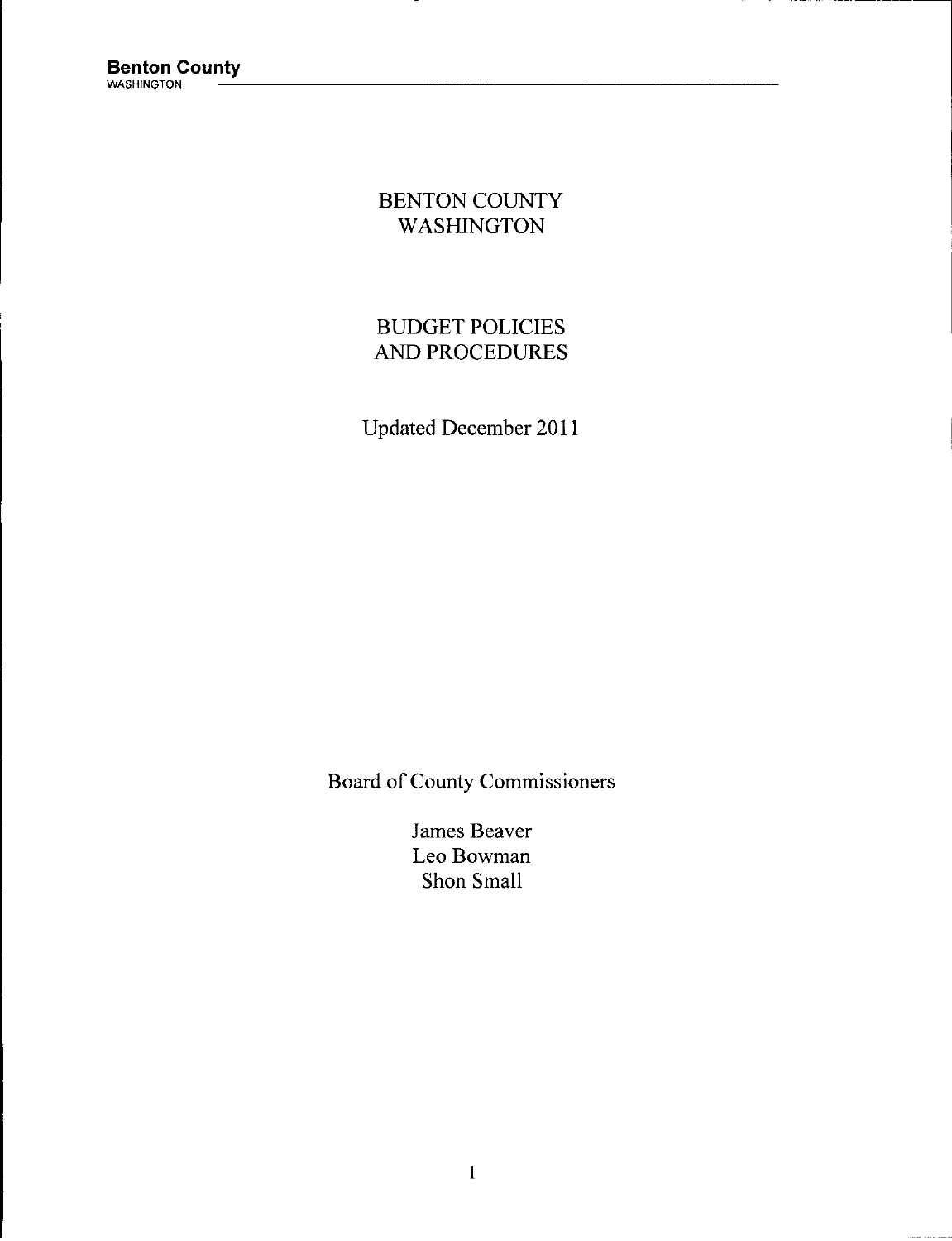# **TABLE OF CONTENTS**

# **I. BIENNIAL BUDGET ADOPTION**

- **A. Preliminary Budget**
- **B. Budget Hearings**
- **C. Final Budget Adoption**

# **II. BUDGET ADMINISTRATION**

- **A. Mid-Biennium Review and Supplemental Appropriation Requests**
- **B. Processing Procedure**
- **C. Budget Maintenance**

# **III. OTHER POLICES**

- **A. Road Fund Levies**
- **B. Fund Balance Policy In Accordance With GASB #54**
- **C. Minimum Fund Balances**
- **D. Obligated Funds**
- **E. Capital**

# **IV. ATTACHMENTS**

- **1. Capital Policies And Procedures**
- **2. Computer Replacement Policies And Procedures**
- **3. Supplement Transmittal Form (Example)**
- **4. Supplement Transmittal Form**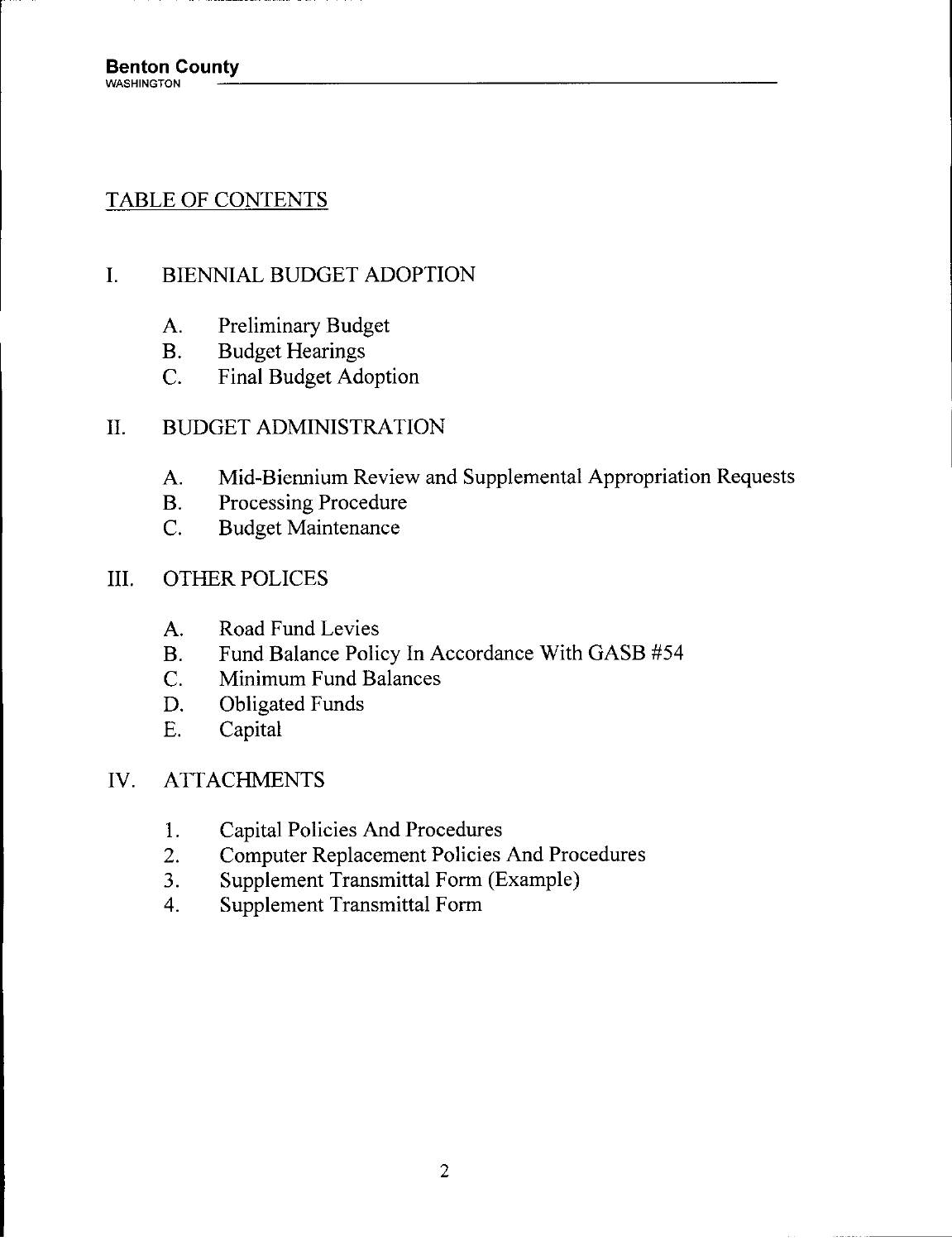# **I. BIENNIAL BUDGET ADOPTION**

**Under RCW Chapter 36.40 (Budget), specific guidelines detail each step of the budget process. This Chapter will be used primarily as <sup>a</sup> guide to the biennial budget process from the preliminary estimate stage through final adoption.**

**RCW 36.40.71 allows the Board of County Commissioners (BOCC) the flexibility,through resolution, to establish alternate dates for each step of the budget process. The BOCC opts to implement this alternate date provision using the following general format:**

# **A. Preliminary Budget**

**The BOCC will pass a resolution that details the alternate dates to be used for each step of the budget process.**

**The BOCC** Chairman may deliver a letter to the County Auditor that **details the method of budget (Baseline, O-Base, etc.),and any other specific issues that relate to the upcoming budget process. The letter should go to the Auditor at least two weeks prior to the date the BOCC would like the "budget call" letter sent to the other elected officials** and department managers. **outline any budget instruction changes from the previous biennial budget.**

**Each elected official and department manager will be responsible for the timely preparation of their own budget request and those budgets that are under their responsibility.**

**Each elected official and department manager will be responsible for providing updated information for the GFOA Distinguished Award document, which will include but not be limited to the department's prior year(s) notable results, key issues, future goals, objectives, and statisticalinformation (prior year actuals and estimated projections). The information will be included with each department's completed budget request and shall be returned to the County Auditor's Office where the information will be compiled into the preliminary budget. The County Auditor will then deliver this document to the BOCC on or before the date specified by resolution.**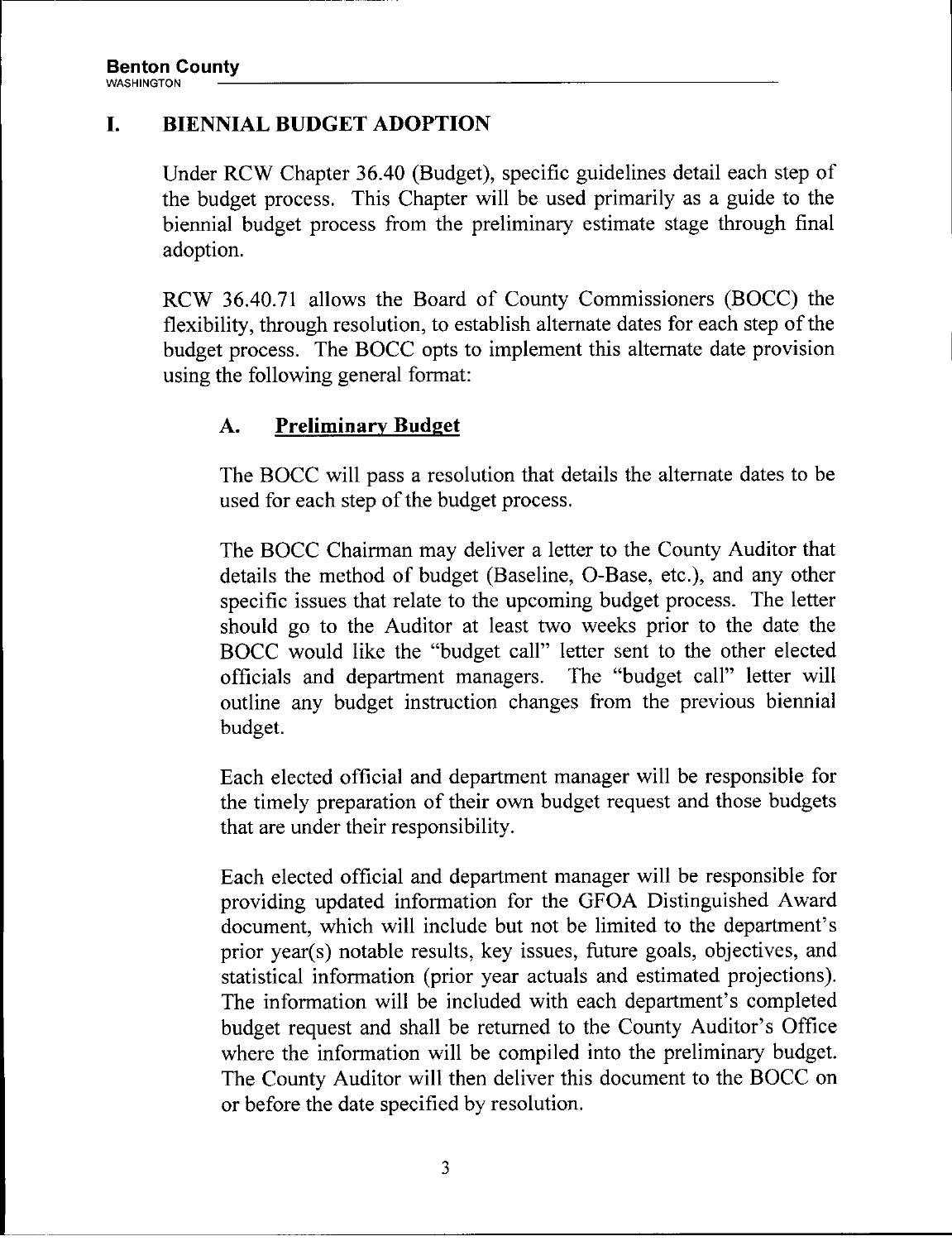# **B. Budget Hearings**

**The BOCC may allocate times for each elected official and department manager to address their budget requests. Those requests may include additional staff,new programs, capital,or computers.**

**Upon completion of these meetings, the BOCC will be charged with making** any changes to the budget requests presented. **deliberation by the BOCC, both the final draft and approved budgets will be placed for open inspection by the public at the Prosser Courthouse, Kennewick Justice Center, and on the Benton County Internet/Intranet website.**

# **C. Final Budget Adoption**

**A notice of public hearing shall be published once each week for two consecutive weeks in the officialnewspaper of the county. The public will be allowed to express opinions for or against the final budget at the public hearing. Upon completion of the public hearing, the BOCC must then adopt the final budget by resolution and forward a copy to the State Auditor. The BOCC must certify taxes pursuant to RCW 84.52.070 by November 30 of each year, whereas the biennium budget must be adopted before December 31 on even ending years.**

# **II. BUDGET ADMINISTRATION**

# **A. Mid-Biennium Review and Supplemental Appropriation Requests**

**With the implementation of a biennial budget; the mid-biennium review and supplemental appropriation requests to the approved budget should only be done under the following circumstances:**

- **\* An unforeseen situation occurs which puts the safety and welfare of the citizens of Benton County at risk.**
- **\* An unforeseen situation occurs which hinders the ability of <sup>a</sup> department to fulfill a statutory obligation imposed upon a department manager or elected official.**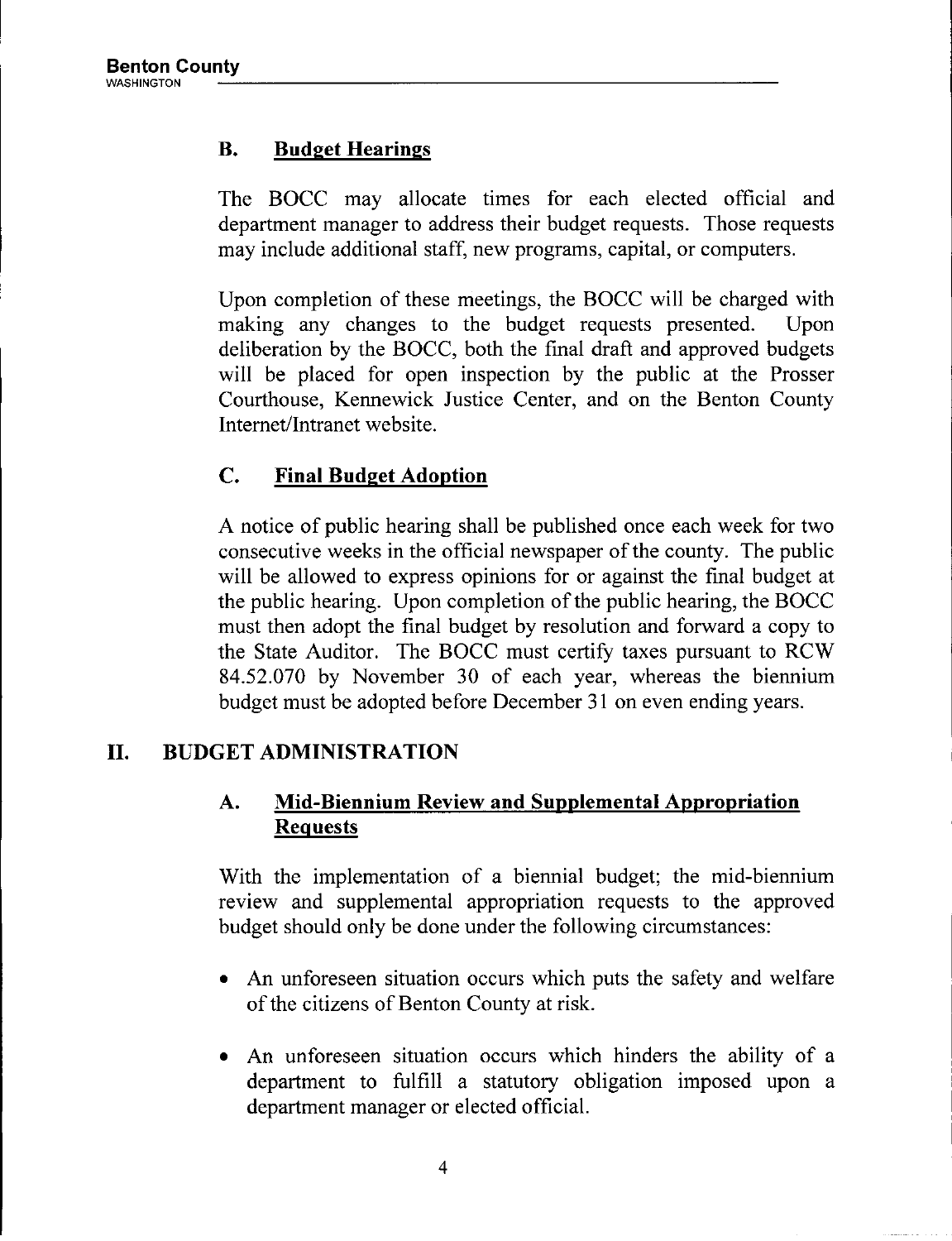- **\* A labor contract settlement, legal settlement, or other judgment that exceeds those amounts currently available within their current budget.**
- **\* An unforeseen revenue source that has associated expenditures such as grants.**
- **\* Operating transfers regarding prior year cash carry forwards (see Section III.B. under Current Expense (General Fund) 0000-101.) will only be done at the startof the next biennium budget cycle.**

**It is the intention of the BOCC to limit the number of public hearings for** supplemental appropriation requests. **transfers should be utilized throughout the year in order to address any supplement requests.**

# **B. Processing Procedure**

**The below process for mid-biennium review and supplemental appropriation requests should be followed:**

**The requests should be electronically submitted on an approved form (attachment 4) by <sup>a</sup> date established by the Commissioners' Office to the Finance Manager and Commissioners' Office. Requests shall include all revenue and expenditure codes and <sup>a</sup> detailed explanation. This detailed explanation shall include any communication between the department and the Commissioners' Office and the financial analysis listing the expenditure impact and or potential revenue sources, ifapplicable.**

**The requests may be combined into two summary sheets, one for expenditures and one for revenues and delivered to the County Administrator for review.**

**After the County Administrator's review and approval, <sup>a</sup> notice of the public hearing will be published once each week for two consecutive weeks in the official newspaper of the county. The public will be allowed to express opinions for or against the requests at the public hearing.**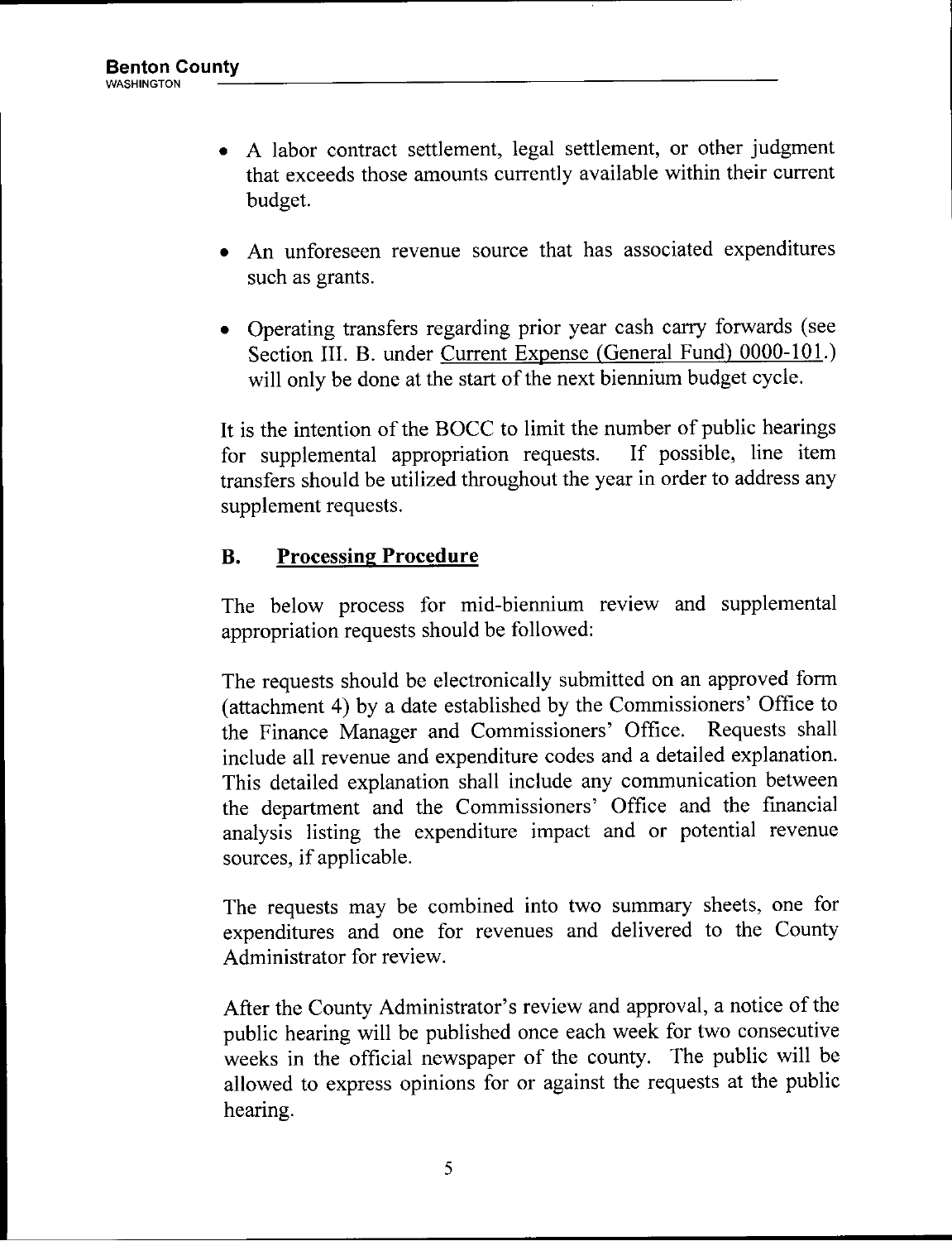**Upon completion of the public hearing, the BOCC must determine which requests will be approved and then adopt the final requests by resolution.**

# **C. Budget Maintenance**

**Board approval is required for all line item transfers except transfers between 3000's supplies (3501 excluded) and 4000's other services and charges.**

**Board approval is required for all coding corrections between funds. For example, a coding correction between Current Expense and Park Development would require Board approval. Coding corrections within the same fund will be allowed without Board approval. For example, a coding correction within Current Expense.**

# **III. OTHER POLICIES**

# **A. Road Fund Levies**

**Per RCW 36.82.040, all funds accruing from the "general tax levy for road funds" shall be deposited into the County Road Fund, except that revenue diverted under RCW 36.33.220 shall be placed in a separate and identifiable account within the County Current Expense Fund.**

**At this time, the BOCC diverts road funds to the Sheriff s Department for the purpose of traffic enforcement on county roadways. These funds are deposited into the County Current Expense Fund and are accounted for in the Sheriffs Traffic Control Department 125, a separate department.**

**At the end of each year the County Sheriff, County Auditor, and the BOCC Chairman are required to sign a Certification of Road Fund Expenditures for Traffic Law Enforcement, which will include the amount of diverted road tax revenue produced for the prior year compared to the total Traffic Law Enforcement expenditures for the prior year. For example, in 2010 an analysis will be done on the diverted road tax revenue and Traffic Law Enforcement expenditures for 2009. If the diverted road tax revenue is greater than the Traffic**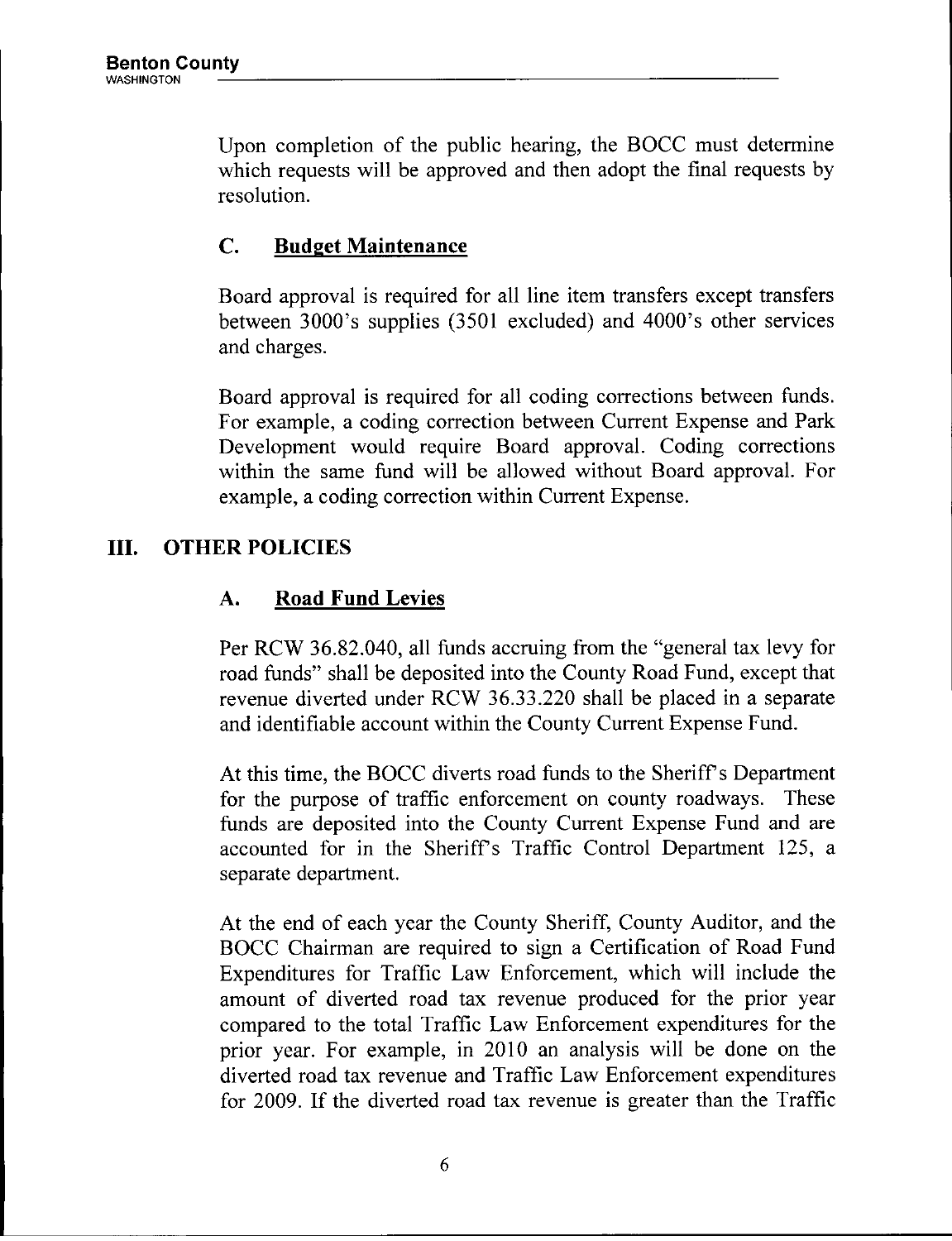**Law Enforcement expenditures, the difference will be refunded to the County Road Fund (0101-101). If the Traffic Law Enforcement expenditures are greater than the diverted road tax revenue, no action is required.**

# **B. Fund Balance Policy in Accordance with GASB #54 Background:**

**The Governmental Accounting Standards Board (GASB) issued GASB #54 Fund Balance Reporting and Governmental Fund Type Definitions (GASB #54). The statement substantially changes how fund balances are categorized.**

| Pre-GASB 54 | Post-GASB 54 | Examples                                                                                                                                                                       |  |
|-------------|--------------|--------------------------------------------------------------------------------------------------------------------------------------------------------------------------------|--|
| Reserved    | Nonspendable | Inventories, prepaid items, long-term loans<br>and notes receivable, non-financial assets<br>held for resale, endowment principal, or<br>revolving loan fund capital.          |  |
|             | Restricted   | Limitations imposed by external parties, the<br>County's own constitution or charter<br>provisions, or enabled through State and<br>Federal legislation, contracts, or grants. |  |
|             | Committed    | Constraints imposed by the BOCC through<br>resolutions, policies, contracts, or ordinances.                                                                                    |  |
| Unreserved  | Assigned     | Resources intended for a purpose established<br>by the BOCC, a committee or a designee in<br>accordance with a policy established by the<br>Board.                             |  |
|             | Unassigned   | Any resources not assigned to nonspendable,<br>restricted, committed, or assigned (General<br>Fund only).                                                                      |  |

# **Fund Balance Classifications: Pre-GASB #54 and Post-GASB #54:**

# **Purpose:**

**To comply with the requirements imposed by GASB #54 and to provide guidelines during the preparation of any published financial statements prepared by Benton County.**

# **Fund Balance Reporting in Governmental Funds:**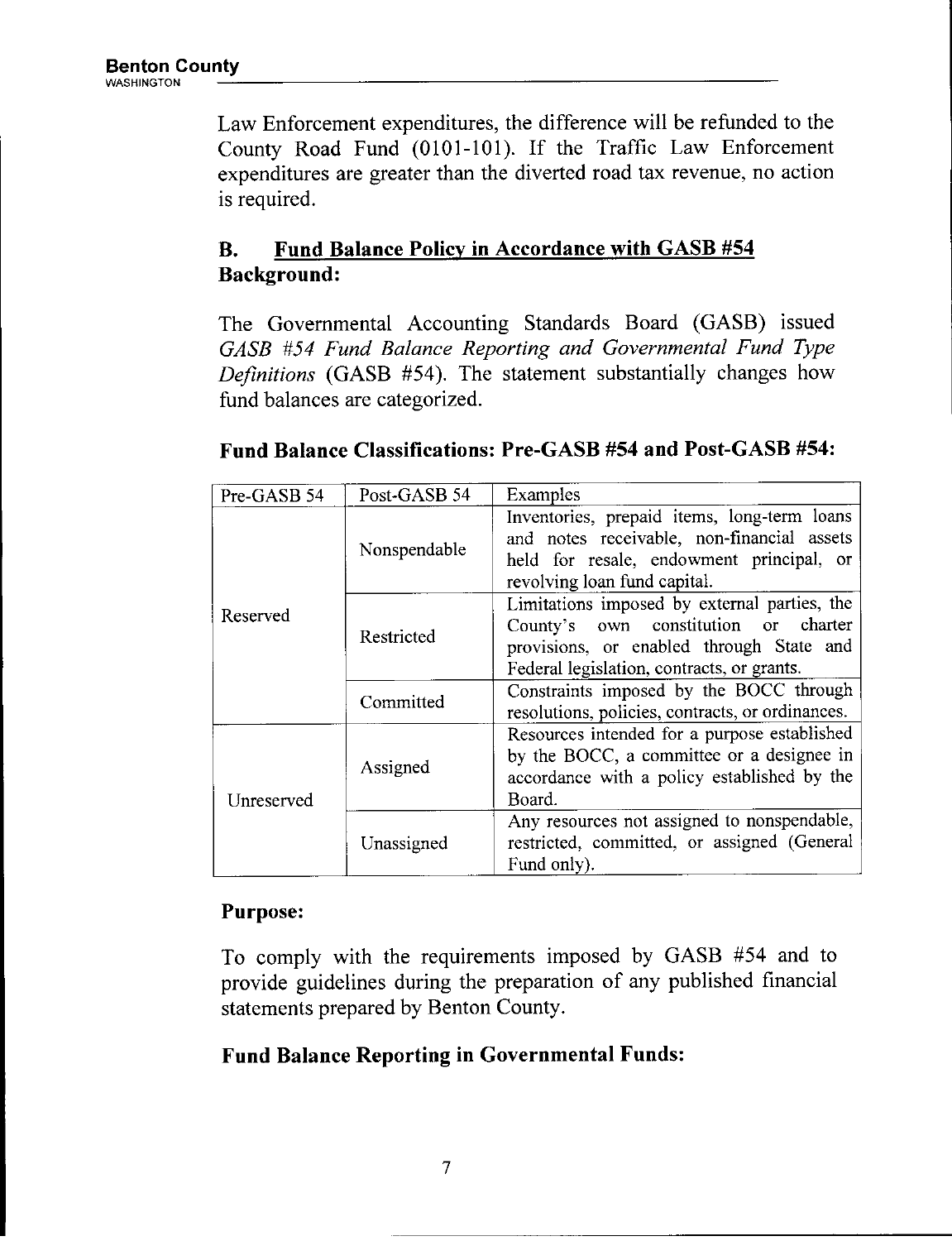**Fund balance will be reported in governmental funds under the following categories using the definitions provided by GASB #54:**

#### **Nonspendable Fund Balance - inherently nonspendable**

**Includes assets that will never convert to cash, will not convert to cash soon enough to affect the current period, or resources that must be maintained intact pursuant to legal or contractual requirements.**

# **Restricted Fund Balance - externally enforceable limitations on use**

**Includes resources that are subject to externally enforceable legal restrictions by creditors, grantors, contributors, or other governments, a government's own constitution or charter, or revenues raised upon a condition that it be used for a particular purpose. Also included are nonspendable resources that are eventually collected and are subject to an externally enforceable restriction and contingency or rainy day funds.**

# **Committed Fund Balance - self-imposed limitations**

**Includes resources that are subject to specific purposes through the formal action of the government's highest level of decision-making authority. A majority vote is required to approve or remove a commitment and must be imposed no later than the close of a reporting period. Also included are nonspendable resources that are eventually collected and are subject to an internally enforceable commitment.**

# **Assigned Fund Balance - limitations resulting from intended use**

**Includes resources that are used for specific purposes through the informal action of the government's highest level of decision-making authority, <sup>a</sup> committee, or an officialdesignated for that purpose. The BOCC delegates the County Administrator or his/her designee the authority to assign resources that are used for specific purposes. Also included are nonspendable resources that are eventually collected and are subject to specific purposes. Also such assignments cannot exceed total fund balance less its nonspendable, restricted, and committed amounts.**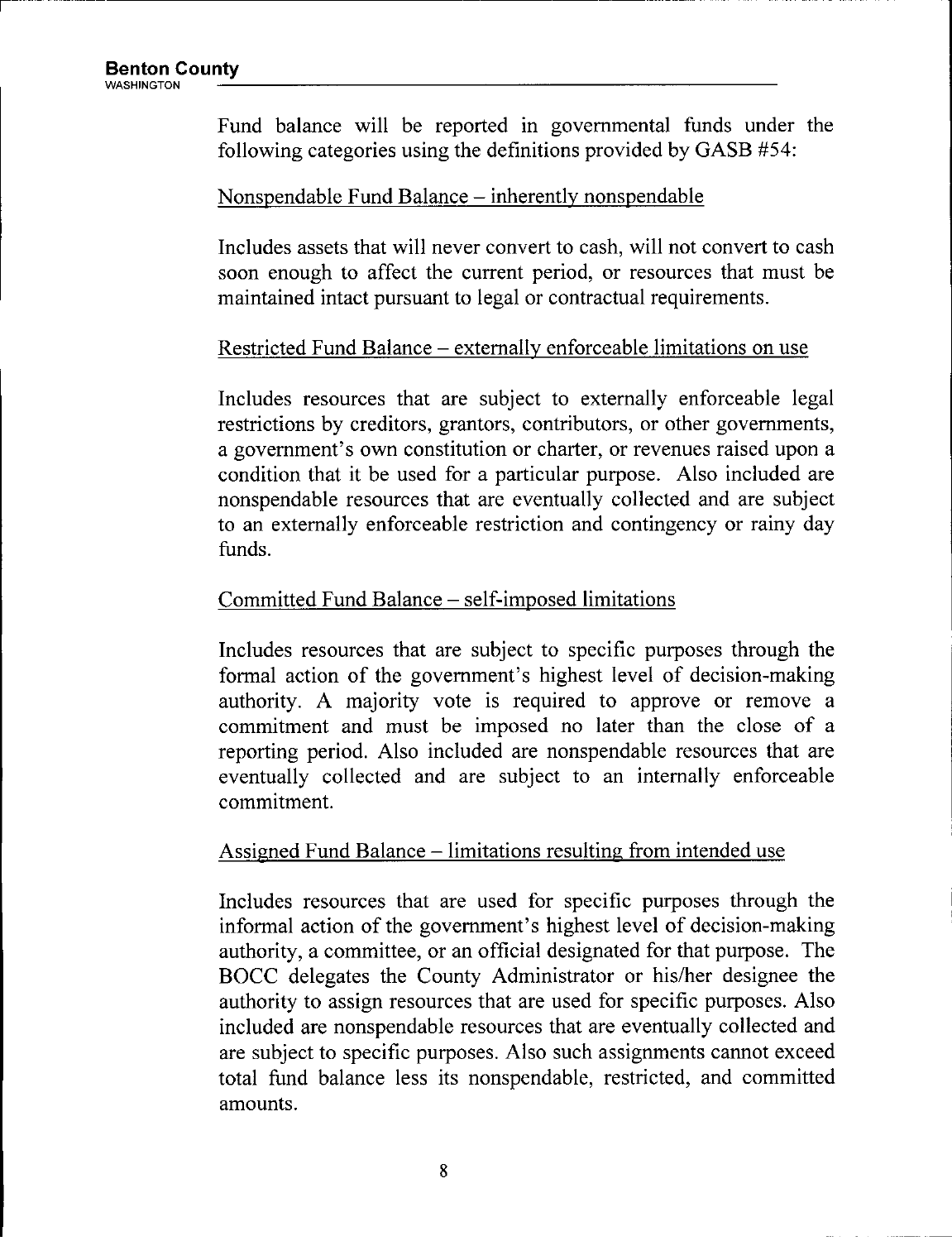**Unassigned Fund Balance - residual net resources**

**Usually the General Fund will have net resources in excess of what can be properly classified.**

# **Operational Guidelines:**

**The following guidelines address the classification and use of fund balance in governmental funds:**

**Classifying Fund Balance Amounts - Fund balance classifications depict the nature of the net resources that are reported in a governmental fund. An individual governmental fund may include nonspendable resources and amounts that are restricted,committed, or assigned, or any combination of those classifications. The General Fund may also include an unassigned amount.**

**Prioritization of Fund Balance Use - When an expenditure is incurred for purposes for which restricted, committed, assigned, and unassigned amounts are available, expenditures shall be reduced from the restricted fund balance, then from the committed fund balance, then from the assigned fund balance, and finally,the unassigned fund balance.**

**Appropriation of Unassigned Fund Balance - Appropriation from the unassigned fund balance shall require approval of the BOCC and shall be utilized for one-time expenditures, such as capital purchases. Unassigned fund balance shall not be used for ongoing expenditures. The BOCC may appropriate unassigned fund balances for emergency purposes, as deemed necessary, even if such use decreases the fund balance below the established minimum as set forth in Section III C. Minimum Fund Balances.**

# **C. Minimum Fund Balances**

**In order to assure sufficient reserves are available to meet the respective operational needs during low revenue periods within a budget cycle, the BOCC may require the following county funds to**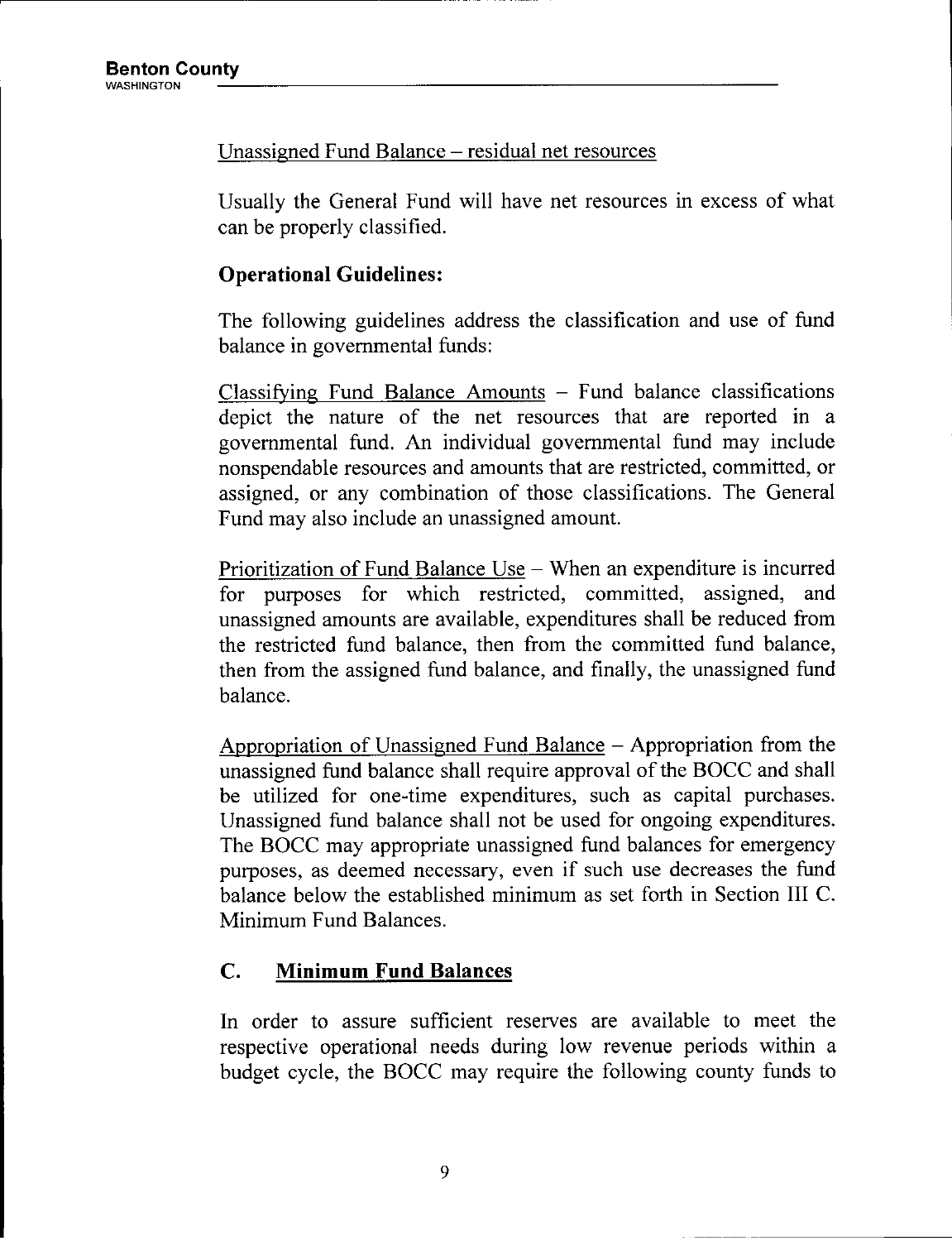**maintain a minimum fund balance at the close of or during any given** fiscal year:

# **Current Expense (General Fund) 0000-101**

**After year end close out, the BOCC may utilize the County's portion of net income from Out-of-County Jail Contracts to fund the Gang Task Force**  $0000101.121.00000.521.231.$ etc. **anytime re-evaluate priorities or change the county strategic plan direction.**

**In order to meet operational needs, the County shall maintain a minimum unassigned fund balance range of 10% - 13% of the current year's (in the case of a biennium budget only one year) General Fund appropriated expenditures. The BOCC considers a balance of less than 10% to be cause for concern. In the event the minimum unassigned fund balance drops below this threshold, the BOCC will pursue variations of increasing revenues and decreasing expenditures, or a combination of both in subsequent fiscal years to restore the balance. If the restoration of the minimum unassigned fund balance cannot be accomplished within three years, without causing severe hardship to Benton County, then the BOCC shall establish an extended timeline for attaining the minimum unassigned fund balance.**

**Any prior year cash carry forward that would bring the General Fund in excess of the 13% of the current year's operating budget, may be transferred to the following funds:**

**\* Park Development Fund 0110-102 beginning year balance may be brought up to \$500,000;**

**The remaining excess transferable amount may be splitbetween**

- **\* 87.5% to the Capital Projects Fund 0305-101;**
- **\* 12.5% to the Fairgrounds Operating and Maintenance Fund 0124- 101.**

**However the Fairgrounds Operating and Maintenance Fund 0124-101 beginning year balance may be capped at \$500,000. If so, any remaining excess transferable amount may be split,at the discretion of**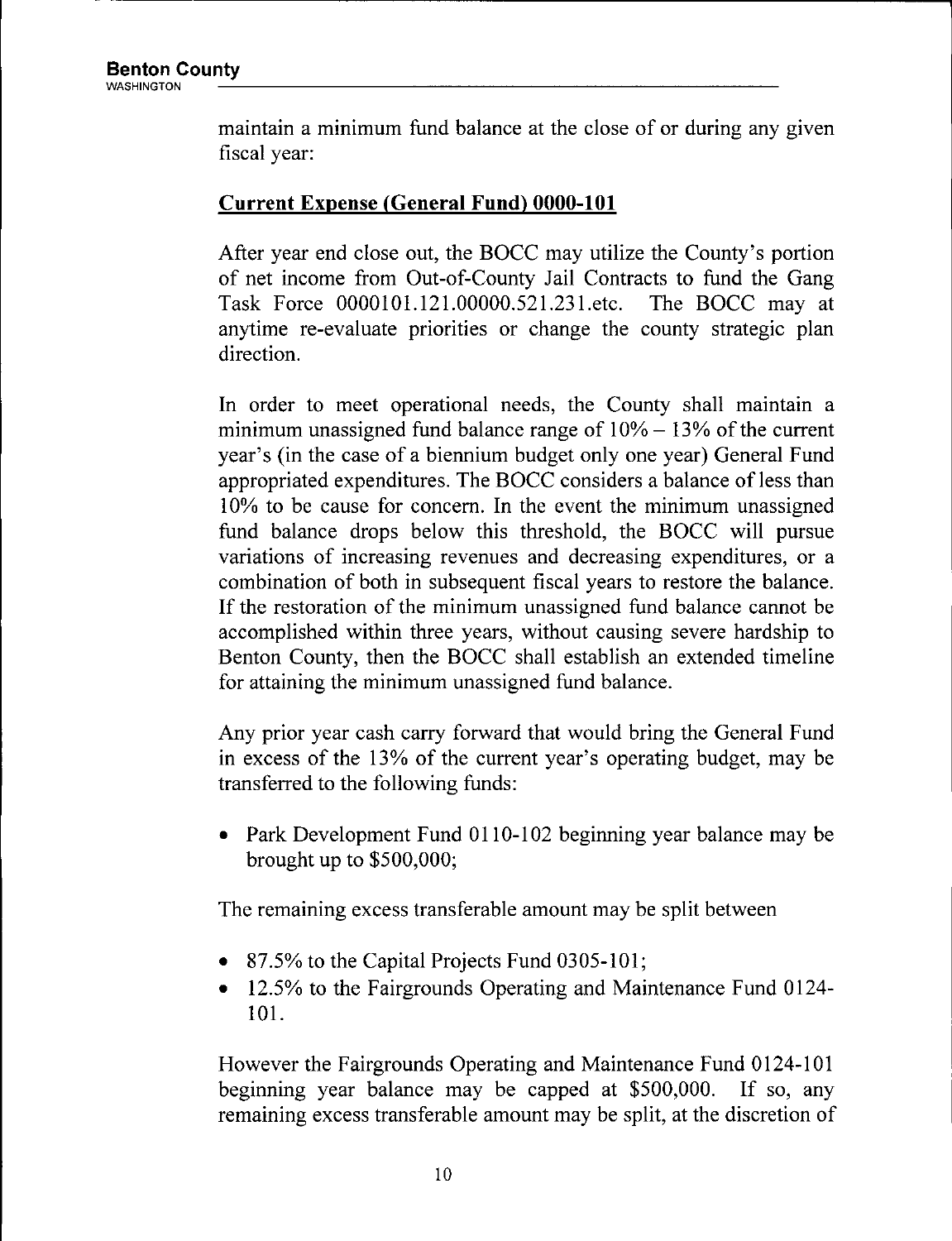**the BOCC, between the Capital Projects Fund 0305-101 and or the Sustainable Development Fund 0135-101.**

# **Capital Projects (0305-101)**

**At all times a fund balance of at least \$500,000 should be maintained as assigned in the event <sup>a</sup> major capital improvement should be required which has not been appropriated for during the current budget cycle.**

- **\* Payment In Lieu of Taxes (PILT) Department of Energy funds will be general receipted and dedicated for the purpose for which this fund (0305-101) was created per Resolution 02-668.**
- **\* Low-Level Waste Surcharge funds will be general receipted and dedicated for the purpose for which this fund (0305-101) was created per Resolution 02-668.**

# **Central Services (0502-101)**

**In order to meet operations needs a minimum fund balance of at least \$250,000 should be maintained.**

# **Election Reserve (0111-101)**

**In order to meet operations needs a minimum fund balance of at least \$500,000 should be maintained. If the fund balance should drop below \$500,000 at any given time during the year, an operating transfer to the fund, based on a report of actual expenditures from either the prior month or quarter, may be approved or authorized.**

# **D. Obligated Funds**

**The list below is not <sup>a</sup> complete list of all of Benton County's obligated funds, but rather is a short listof specific obligated funds about which the BOCC would like to clarify additional information.**

# **%% Real Estate Excise Tax (0130-101)**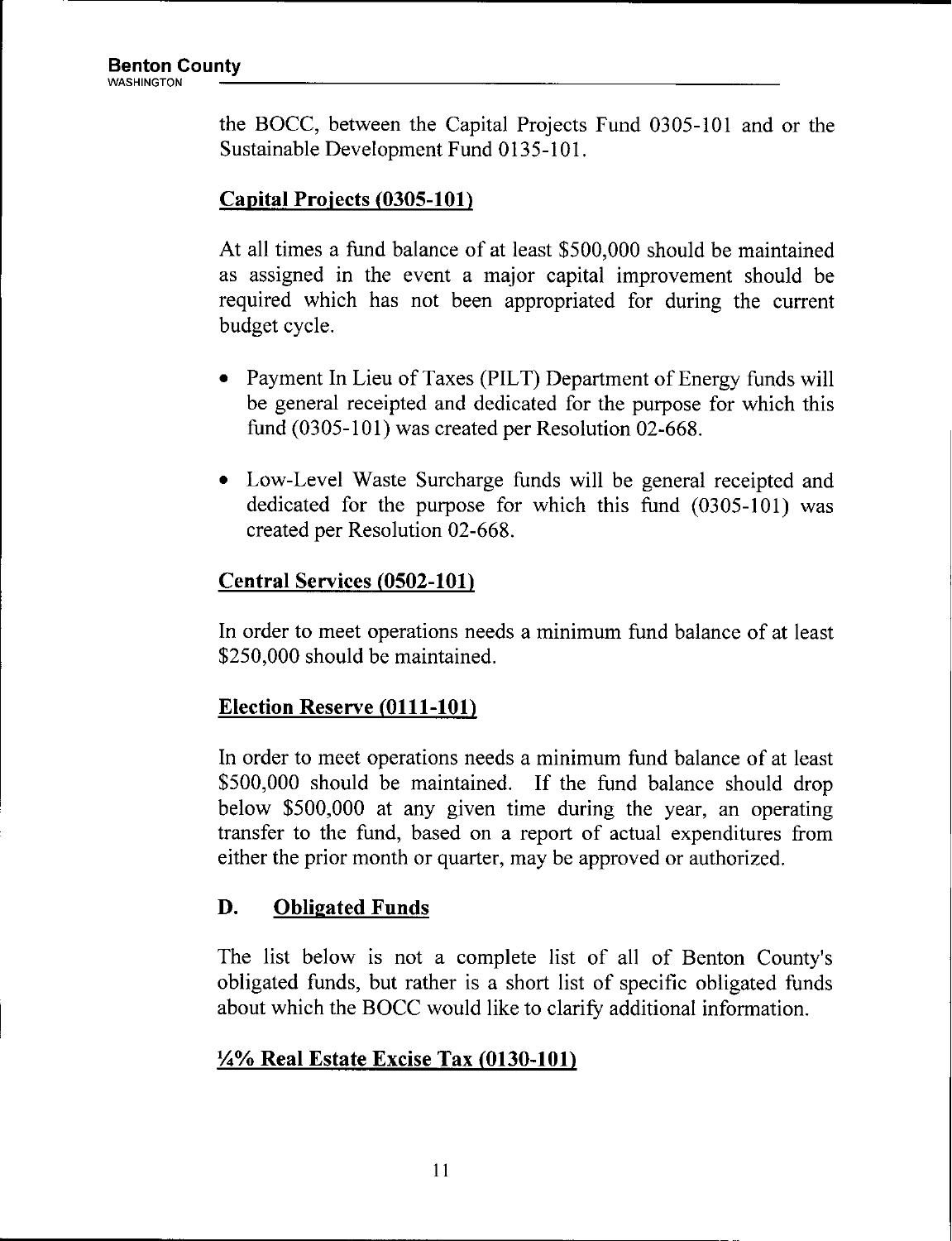**Until 2031, each year up to \$250,000 will be allocated to repay outstanding bond obligations related to the construction of the Health Building per Resolution 06-390. In addition, any revenue collected above the annual \$250,000 may be used to fund other capital projects listed in the Capital Improvement Plan (CIP) and approved by the BOCC per Resolution 92-313.**

# **1/10% CJ Jail Juvenile (0133-101)**

**Until 2021, each year up to \$500,000 will be allocated to repay outstanding bond obligations related to the construction of the Adult Jail and Juvenile Detention. In addition, any revenue collected above the annual \$500,000 may be used to fund the operation and maintenance of these facilitiesper Resolution 95-459 and Ordinance 269.**

# **Rural County Capital Fund (0144-101)**

**Until 2023, each year all revenues are specifically pledged to repay outstanding bond obligations related to the construction of the Adult Jail and District Court Expansion pursuant to Resolutions 01-679 (Amended and Restated Debt Participation Agreement Jail and District Court Expansion) and 03-606 (Amended and Restated Bond Purchase Agreement).**

# **Debt Service Funds (0298-101 and 0299-101)**

**At the discretion of the BOCC any funds received from unanticipated revenue sources or opportunities may be used to accelerate outstanding bond obligations. These funds shall be one-time, and/or windfall revenue expectations that are not anticipated as steady revenue source.**

# **E. Capital**

# **1. Capitalization of General Fixed Assets**

**Benton County has established a policy with regard to the capitalization of general fixed assets. (See Policy Attachment-1)**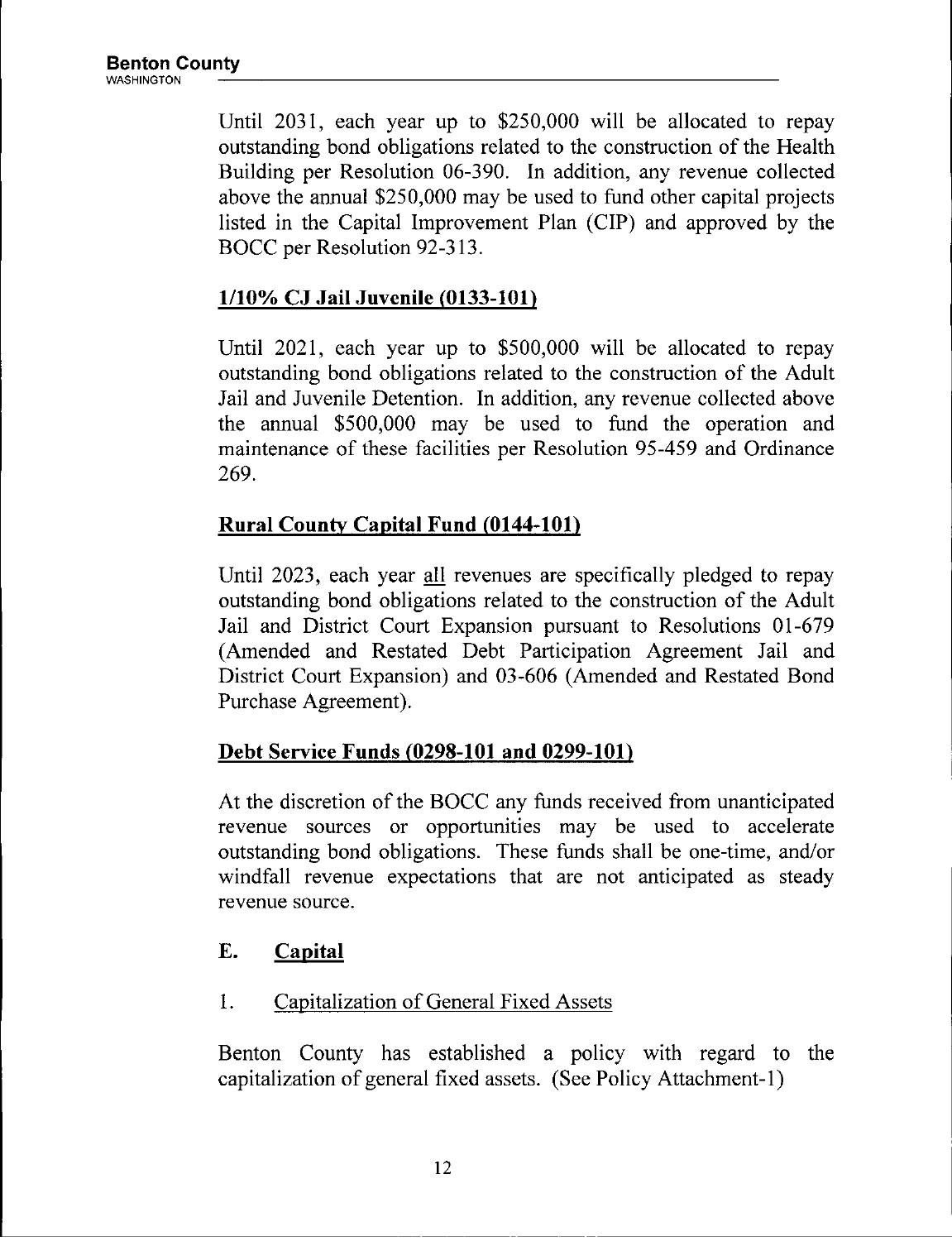# **2. Computer Capital Replacement**

**Benton County currently has a policy for the purchase and replacement of computer capital. (See Policy Attachment-2)**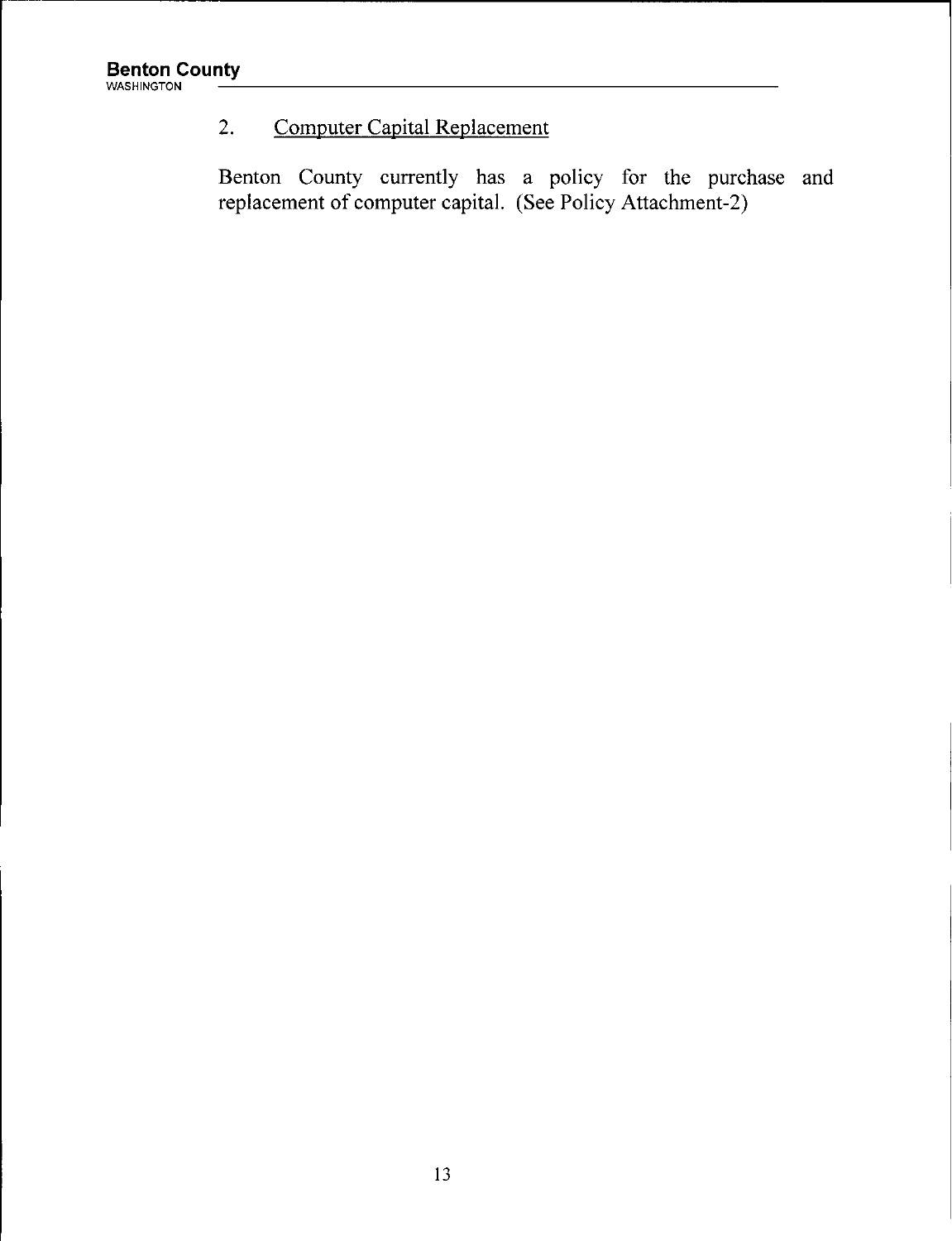# **ATTACHEMENT 1**

# **BENTON COUNTY CAPITAL POLICIES AND PROCEDURES**

**Prepared by the Benton County Commissioners' Office Updated September 2011**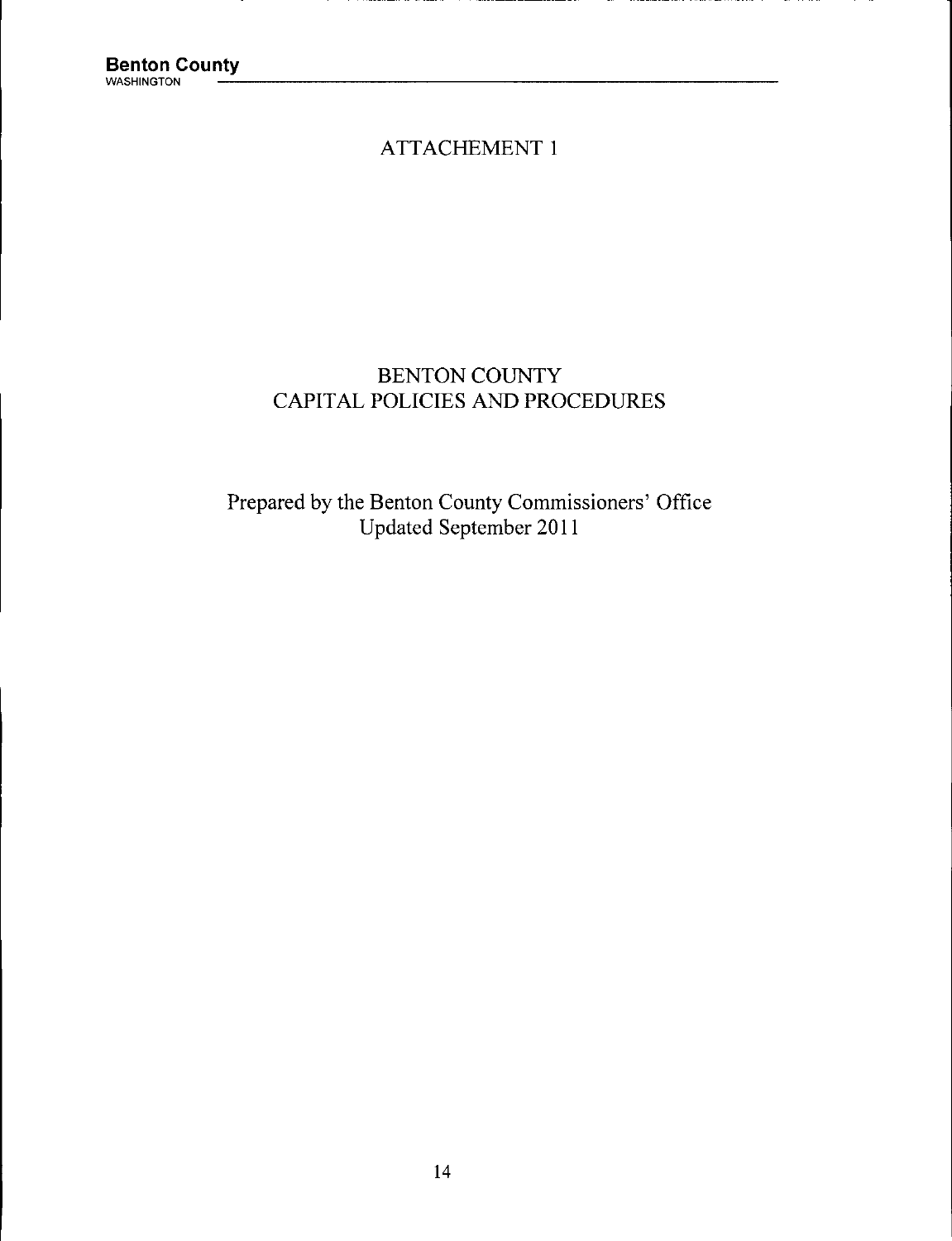# **TABLE OF CONTENTS**

| <b>SECTION I.</b>   | <b>PURPOSE</b>                     |  |
|---------------------|------------------------------------|--|
| <b>SECTION II.</b>  | <b>DEFINITIONS</b>                 |  |
| 2.1                 | Revenue Expenditures/Supplies      |  |
| 2.2                 | Capital Expenditures/Fixed Assets  |  |
| 2.3                 | Capital Versus Revenue Expenditure |  |
| 2.4                 | Infrastructure                     |  |
| 2.5                 | <b>Proprietary Funds</b>           |  |
| 2.6                 | High-Risk                          |  |
| 2.7                 | Depreciation                       |  |
| 2.8                 | <b>Tangible Property</b>           |  |
| 2.9                 | Improvements                       |  |
| 2.10                | Original Cost/Historical Cost      |  |
| 2.11                | Inventory                          |  |
| <b>SECTION III.</b> | <b>POLICY</b>                      |  |
| 3.1                 | Applicability                      |  |
| 3.2                 | <b>Budget</b>                      |  |
| 3.3                 | Control                            |  |
| 3.4                 | <b>Capital Leases</b>              |  |
| 3.5                 | Depreciation                       |  |
| 3.6                 | Grants                             |  |

**3.7 Dollar Limits**

**SECTION IV. ASSET TABLE**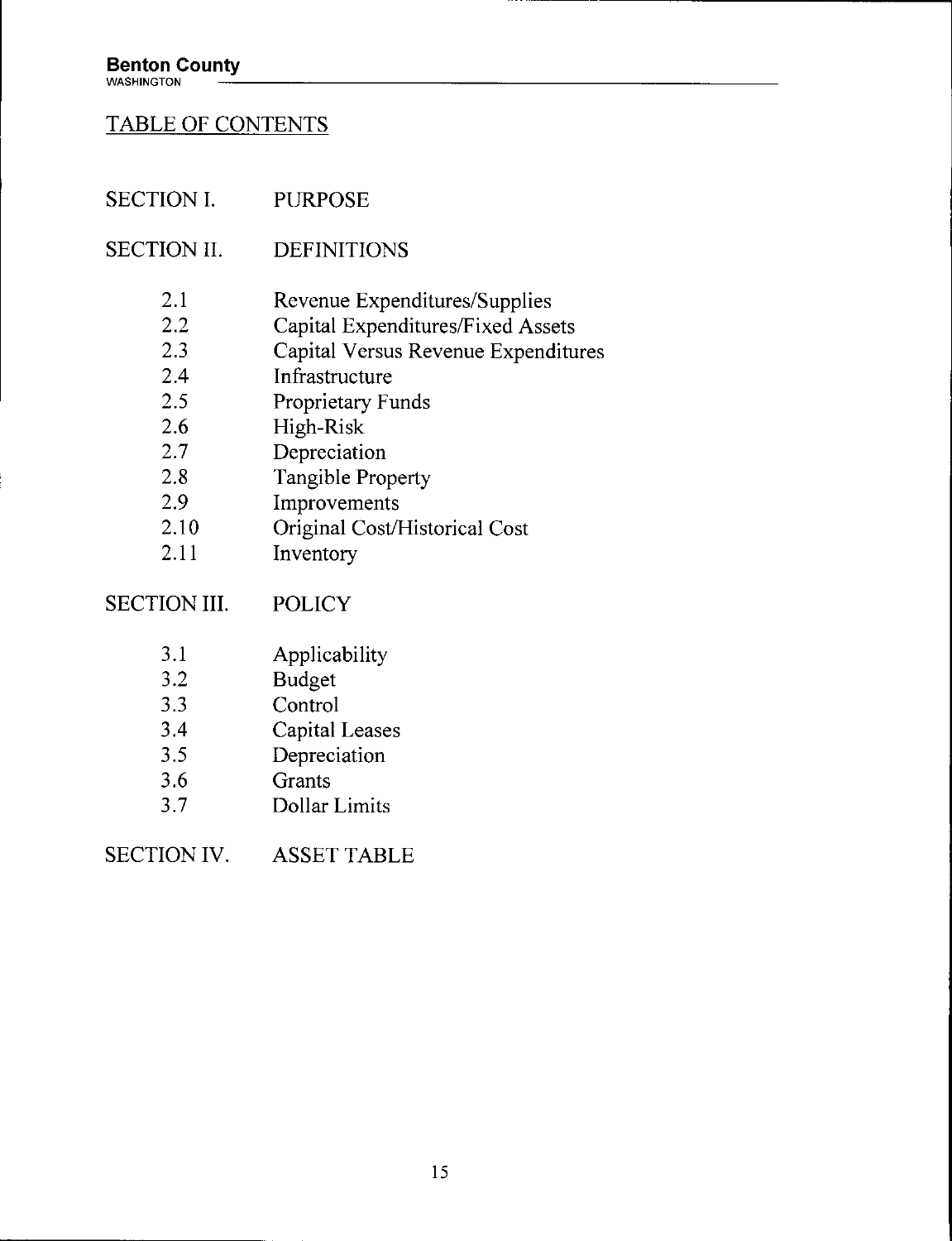# **SECTION I. PURPOSE**

**To prescribe a policy for the definition, appropriation, and accounting of capital outlays in order to comply with disclosure set by GAAP (Generally Accepted Accounting Principles).**

# **SECTION II. DEFINITIONS**

# **2.1 Revenue Expenditures/Supplies**

**The charge to an expense account is based on the assumption that the benefits from the expenditures will be used up in the current period. A purchase may benefit several periods, but have a relatively low cost. Such items are theoretically capital expenditures, but since their costs are immaterial, they are classified as revenue expenditures.**

# **2.2 Capital Expenditures/Fixed Assets**

**Real and personal property intended to be held or used longer than one year. This includes land and land rights; improvements and infrastructure; buildings, their furnishings, fixtures,and furniture; equipment, machinery, vehicles, and tools.**

# **2.3 Capital Versus Revenue Expenditures**

**Expenditures to improve the efficiency or extend the asset life should be capitalized and charged to future periods. Improvements in efficiency should be charged to the asset account, and improvements extending the asset lifeshould be charged to** the accumulated depreciation account. **improvements extending the asset lifewill need to be depreciated over an extended period of time, requiring revision of the depreciation schedule.**

# **2.4 Infrastructure**

**Infrastructure refers to roads, bridges, sidewalks, water lines, sewers, drainage systems, lighting systems, and similar assets that are immovable and of value only to the government unit.**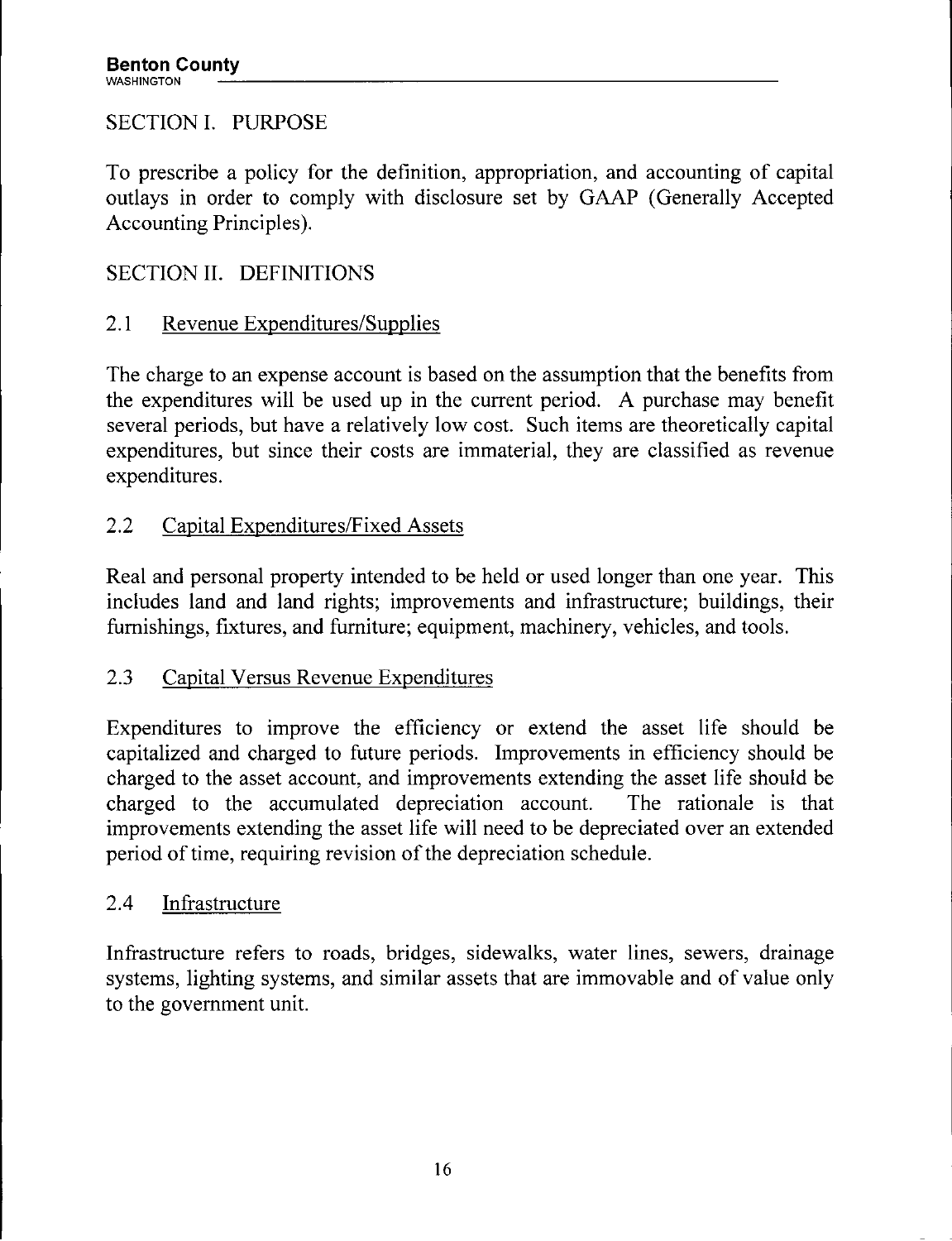#### **2.5 Proprietary Funds**

**A proprietary fund is used to account for governmental activitiesthat are similar to activitiesthat may be performed by a commercial enterprise.**

# **2.6 High-Risk**

**A description given to items which are relatively valuable, small, easily transportable and adaptable and have a higher susceptibility to theft and other loss.**

#### **2.7 Depreciation**

**The method by which the cost of an asset is allocated over the useful life of the asset therefore the cost is matched with the productive output over the asset's life.**

# **2.8 Tangible Property**

**Any physical or substantive property, literally,anything which can be touched, which has an intrinsic value because of its substance, origin, license, copyright, patent, and etc.**

#### **2.9 Improvements**

**Property or equipment which is an integral part of a larger item of property or equipment, the addition of which either increases the cost or the useful life of the larger item.**

#### **2.10 Original Cost/Historical Cost**

**The total original amount paid to a vendor or supplier for the item purchased.**

#### **2.11 Inventory**

**Tangible property or goods held for sale or consumption concurrent with the normal activity of a business or enterprise.**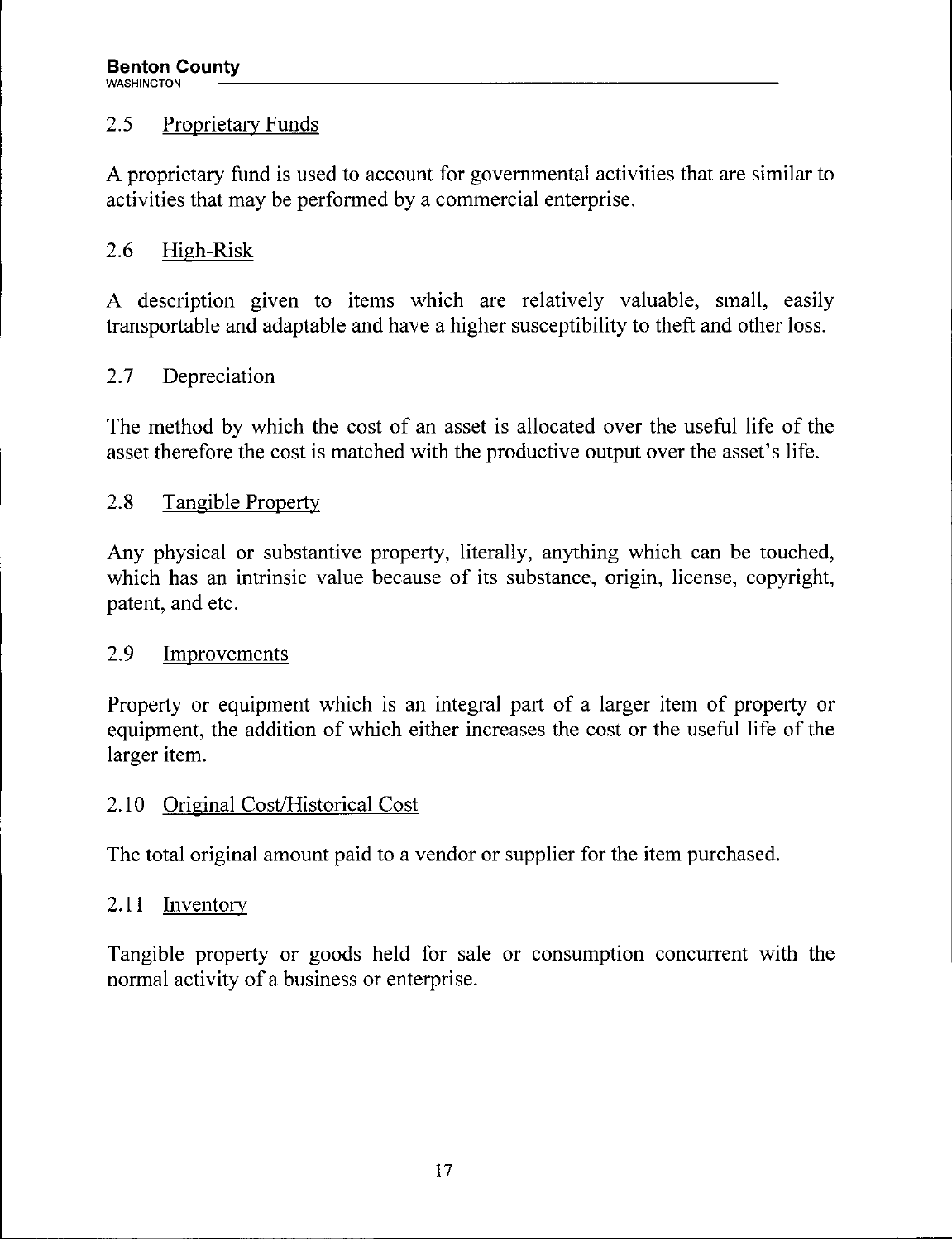# **SECTION III. POLICY**

#### **3.1 Applicability**

**Capital outlay under this policy applies to the appropriation and expenditure of funds for capital assets, high-risk items, and improvements subject to the limits prescribed below. Capital leases will also be addressed in the following policies.**

**To qualify under capital outlay, the item must provide <sup>a</sup> predictable and tangible future benefit over a specified period of time.**

**For the purposes of this policy, capital outlay does not include inventory or infrastructure.**

# **3.2 Budget**

**Capital outlay disbursements must be specifically appropriated in item and amount by the BOCC in the biennial budget process, or in <sup>a</sup> regular public hearing as an amendment to the biennial budget.**

**Substitutions of capital outlays for previously approved appropriations must be approved by the BOCC. Appropriations for capital outlay lapse at the end of each budget cycle, and must be specifically approved in the following year budget process.**

# **3.3 Control**

**All disbursements for capital outlay shall be accounted for in accordance with the provisions of the most current State of Washington Budgeting, Accounting, and Reporting Systems (BARS) as prescribed by the State Auditor.**

**<sup>A</sup> serial number or parcel number will record all capital outlay expenditures in <sup>a</sup> separate fixed asset ledger.**

**The fixed asset ledger will be maintained by the Auditor's Accounting Department. Departments must notify the Auditor's Accounting Department each time a capital asset is acquired, transferred, sold, or otherwise modified.**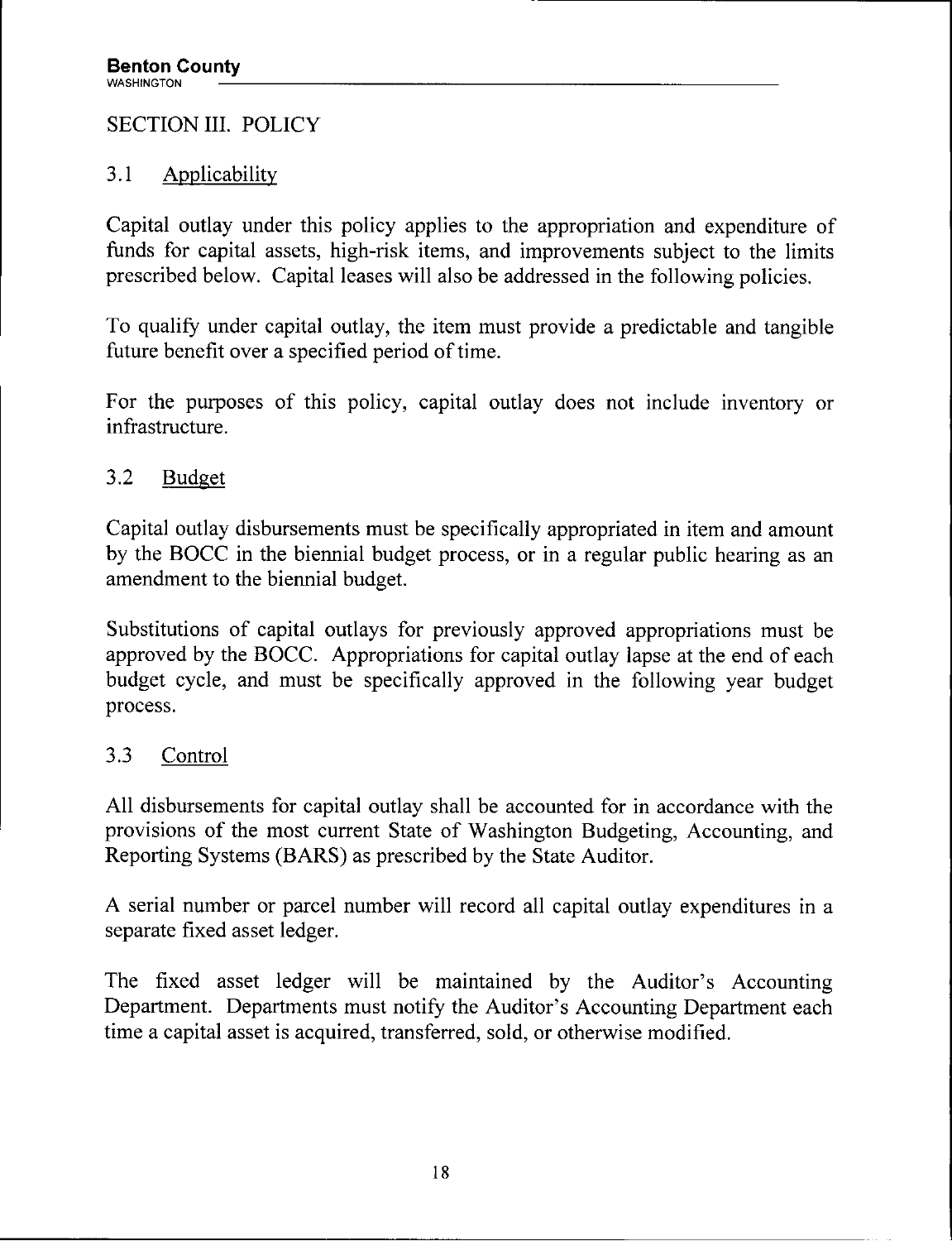**At the beginning of each year, <sup>a</sup> physical inventory will be performed of all capital assets, improvements, and high-risk assets. The inventory will verify identifying characteristics,location, and condition.**

**The information contained in the fixed asset system will be compared to the physical inventory. Additions, deletions, and adjustments will be to the fixed assets control records as necessary. <sup>A</sup> summary of said additions, deletions, and adjustments will be provided to the BOCC.**

# **3.4 Capital Leases**

**<sup>A</sup> lease agreement is classified as <sup>a</sup> capital lease when substantially all of the risks and benefits of ownership are assumed by the lessee. <sup>A</sup> capital lease is, for the most part, viewed as an installment purchase of property rather than the rental of property.**

**FASB-13 requires that <sup>a</sup> lease be capitalized if any one of the following four criteriais a characteristic of the lease transaction:**

- **a. Transfer of ownership to the lessee by the end of the lease term.**
- **b. <sup>A</sup> bargain purchase option is included in the lease. This is an option that allows the lessee, upon termination of the lease, to purchase the leased asset at a price significantly lower than the expected fairmarket value of the asset.**
- **c. The lease term is equal to 75% or more of the estimated economic lifeof the leased asset.**
- **d. The present value at the beginning of the lease term of minimum lease payments equals or exceeds 90% of the excess of the fairvalue of the leased property at the inception of the lease.**

# **3.5 Depreciation**

**Except for lands and infrastructure, all capital assets with an original cost (per item) equal to or greater than \$5,000 must be depreciated. Scrap value can be ignored in establishing the amount to depreciate, unless it is expected to exceed 10% of the cost.**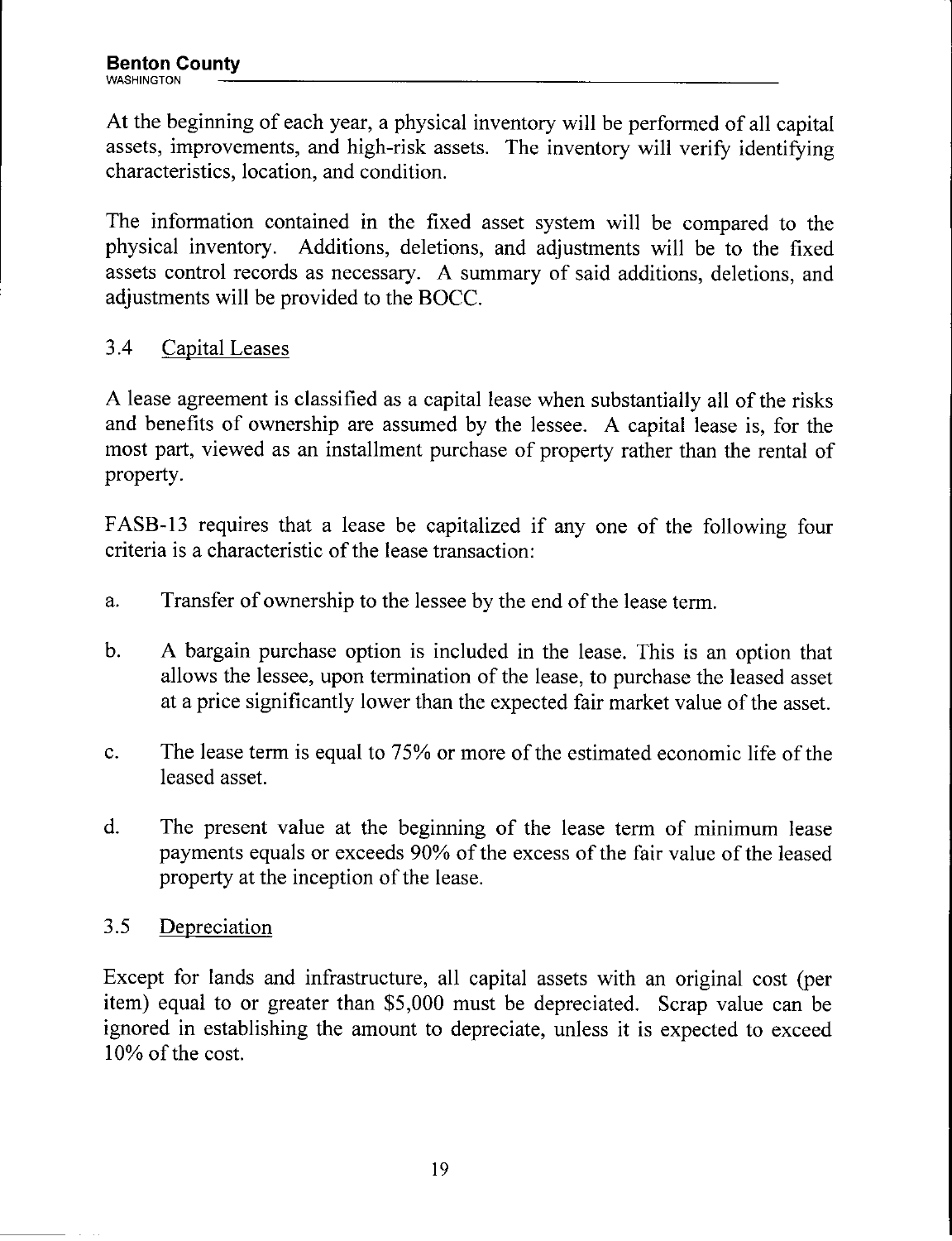**Depreciation must be based on a reasonable estimate (see Section IV. Asset Tables on pages <sup>7</sup> and 8) of expected useful life;that is number of years, miles, service hours, etc., that each department expects to use that asset in operations. The straight-linemethod of depreciation will be used for allassets based on useful life.**

**Depreciation expense should be recorded in the financial statements using depreciation accounting and reporting standards applicable to commercial** enterprises.

# **3.6 Grants**

**Title to equipment and real property acquired under <sup>a</sup> grant is subject to the obligations and conditions set forth in the original contract. In most cases, proceeds from sale of the asset will be returned to the agency, which supplied the grant.**

**In order to simplify the grant process, <sup>a</sup> copy of each grant should be sent to the accounting department. Each asset purchased with grant money should be clearly marked in order to notify personnel upon disposal of each particular asset.**

# **3.7 Dollar Limits**

**This policy applies to the following categories:**

- **a. Capital assets and improvements to capital assets with an original cost (per item) equal to or greater than \$5,000.**
- **b. Capital assets and improvements to capital assets with an original cost (per item) equal to or greater than \$5,000 will be tracked separately and depreciated to meet GASB 34 reporting requirements.**
- **c. Major component parts, of an existing fully depreciated asset, with an original cost (per item) equal to or greater than \$5,000. These component parts must extend the useful life of an asset, which will not function or has no value other than scrap. Example: <sup>a</sup> complete remodel of an existing structure would be capital; a repair of a leak in the roof would not.**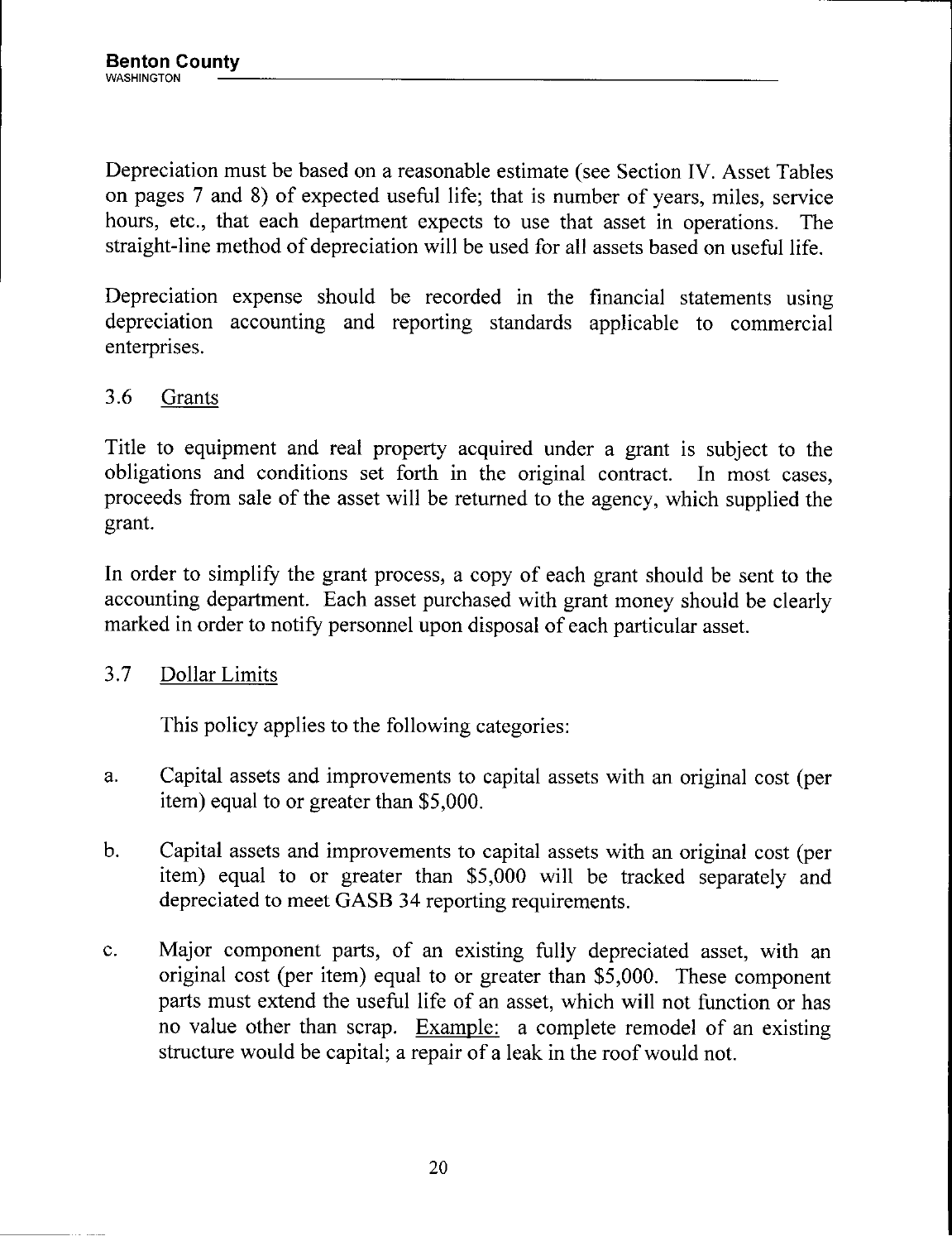- **d. High risk items with an original cost (per item) greater than \$500 and less than \$5,000. (See Section IV for a list of assets that may fall into this category).**
- **e. The Benton County system of roads is public infrastructure assumed to have an infinitelifeand a maintenance program to assure itspermanent usefulness. All improvements to the road system are to be capitalized, and allmaintenance costs are to be expensed. Each road project will be evaluated ifitis an improvement or maintenance. All improvements to the road system, including contributions from private parties (roads built by developers, local improvement districtassets, etc.)are to be capitalized, regardless of dollar amount.**

# **SECTION IV. ASSET TABLES**

| <b>ASSET</b>                                                                                         | USEFUL LIFE | <b>SALVAGE %</b> |
|------------------------------------------------------------------------------------------------------|-------------|------------------|
| Computers (do not tag<br>keyboards or standard<br>monitors). Printers, Scanners,<br>and File Servers | 4 years     | 5%               |
| Automobiles, Light Trucks,<br>Telephone, Equipment, Fax Machines,<br>and Radio Equipment             | 5 years     | 5%               |
| Heavy Duty Trucks, Light<br>Road Equipment, Firearms,<br>Cleaning and Maintenance<br>Equipment       | 7 years     | 5%               |
| Office Furniture, Heavy<br>Road Equipment                                                            | 10 years    | 5%               |
| Buildings, Parking Lots,<br>Major Improvements to<br><b>Buildings</b>                                | 20 years    | 5%               |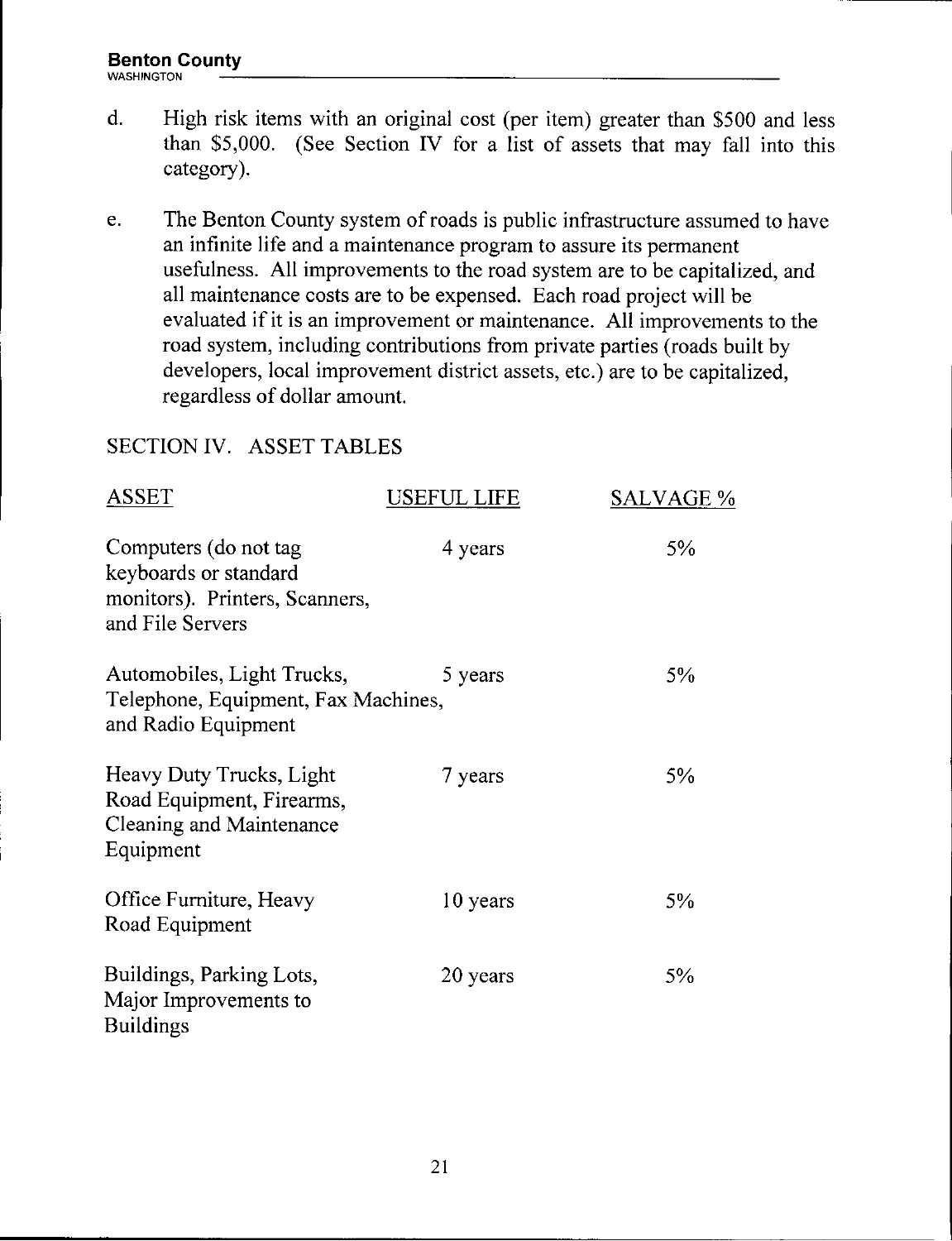**High Risk Assets: These items are to be coded under the object line #3501 on the voucher and are expenses in the year of the purchase. They are to be tagged and reported to the County Auditor at the time of payment. No payment will be made on these items until an inventory number has been attached to the asset and reported to the County Auditor. These items must have <sup>a</sup> purchase price (including tax) of at least \$500 and no more than \$5,000. They are listedas follows:**

**Camera, Television, Video Camera, VCR, Cellular Phone, Portable Radio, Typewriter, Tape Recorder, Firearms, Stereo Equipment, Chain Saw, Power Tools, and any other asset which may fitthe criteriafor High Risk Assets in Section 2.6.**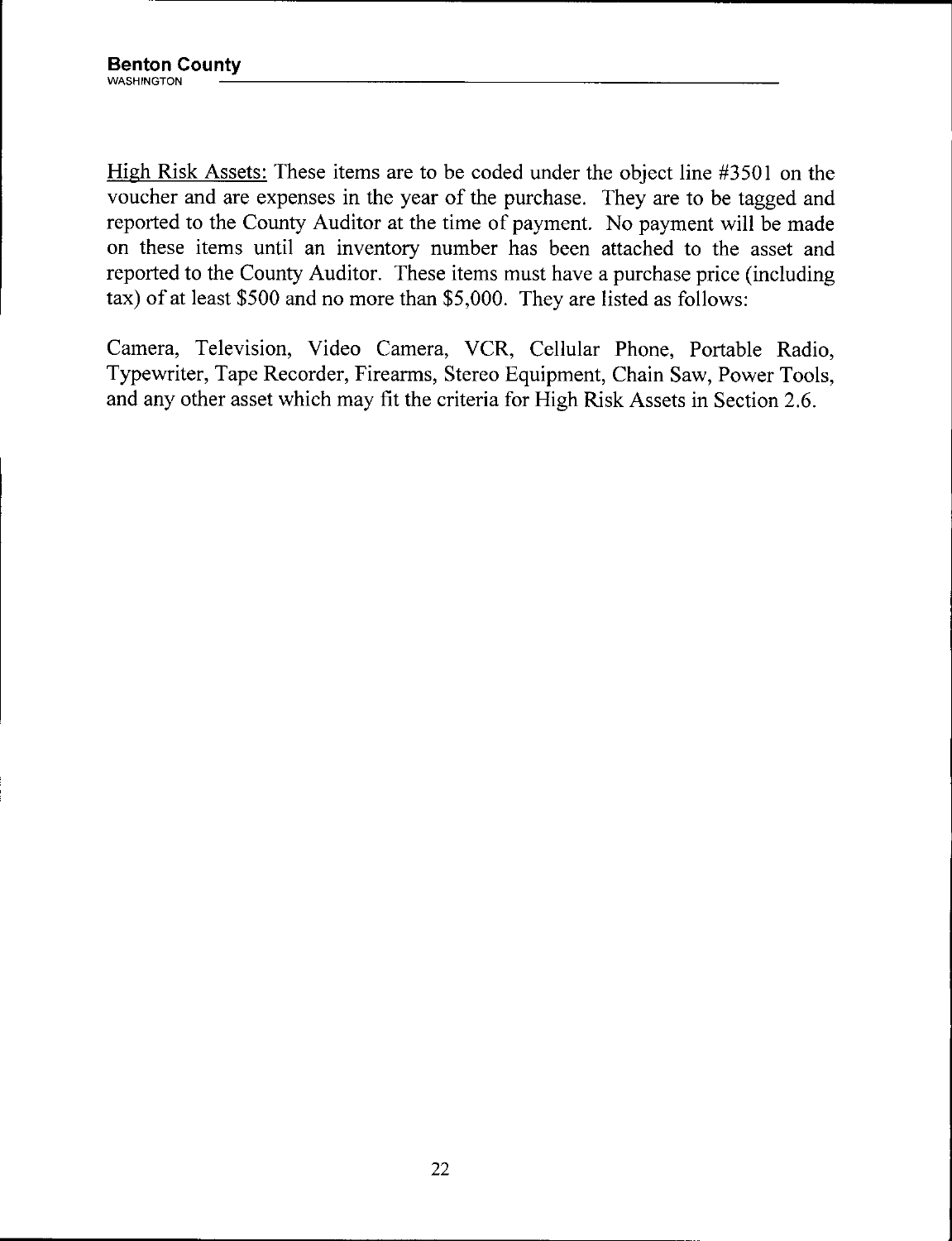# **ATTACHMENT 2**

# **BENTON COUNTY COMPUTER REPLACEMENT POLICIES AND PROCEDURES**

# **Prepared by the Benton County Commissioners' Office Updated September 2011**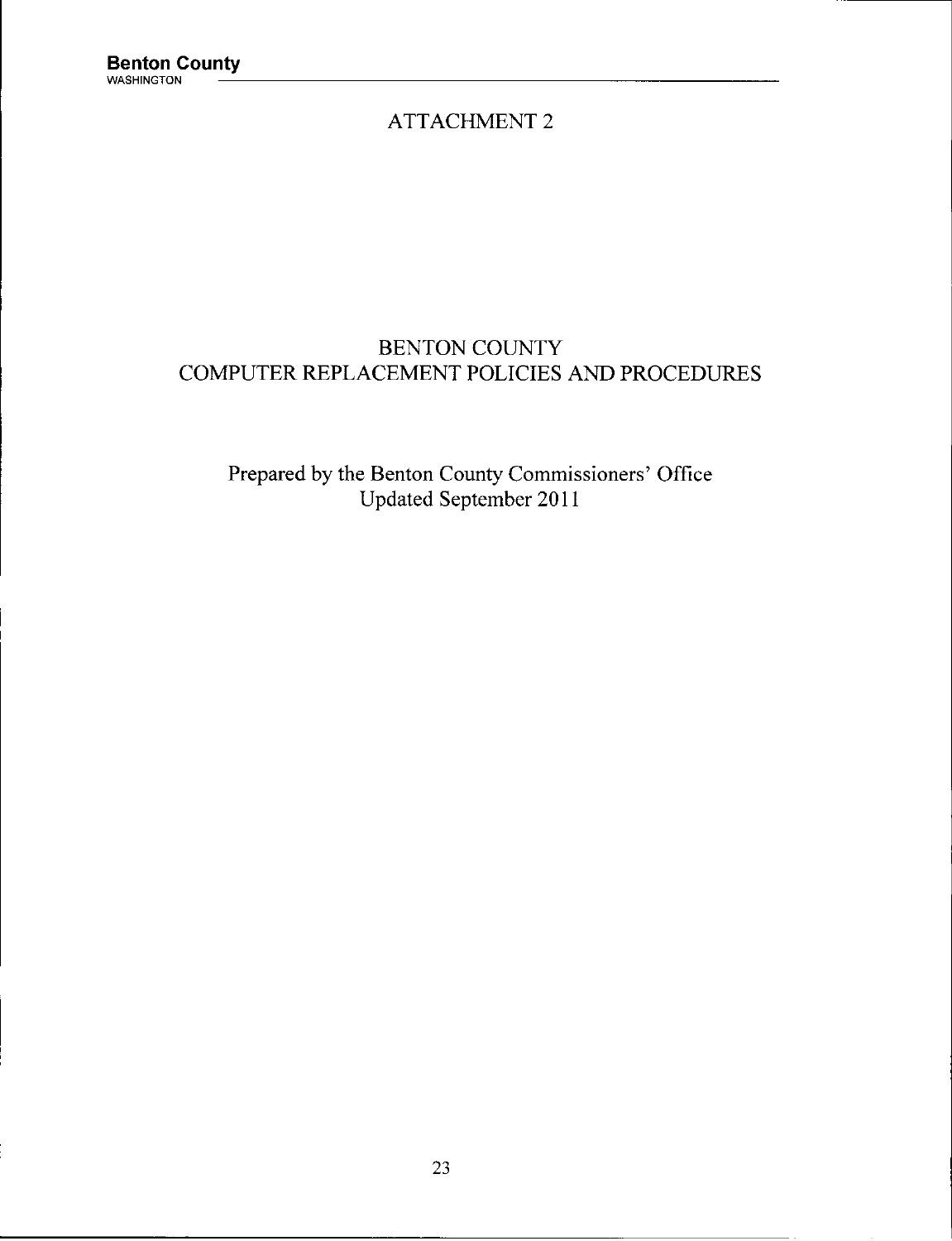# **TABLE OF CONTENTS**

| <b>PURPOSE</b>                           |
|------------------------------------------|
| <b>DEFINITIONS</b>                       |
| POLICY                                   |
| Applicability                            |
| <b>Budget</b>                            |
| Revenue Billing and Interest Revenue     |
| <b>Inventory Control</b>                 |
| <b>Residual Equity Transfer</b>          |
| Replacement                              |
| Replacement Upgrade                      |
| Capital Versus Maintenance               |
| SECTION IV.<br><b>BASIS FOR POLICY</b>   |
| Generally Accepted Accounting Principles |
| Budgetary, Accounting, Reporting System  |
| Source Index                             |
|                                          |

 $\hat{\mathcal{A}}$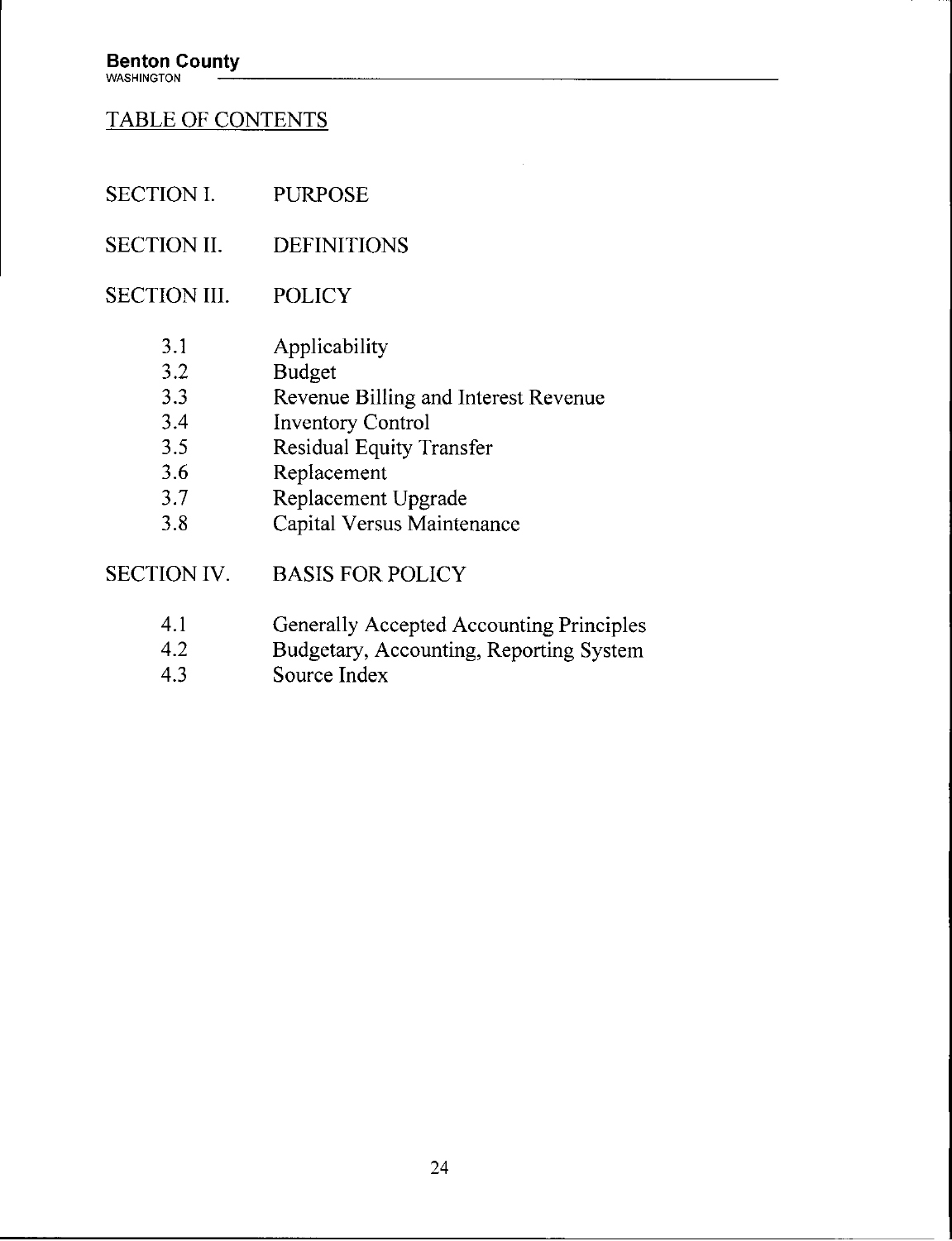# **SECTION 1. PURPOSE**

**To prescribe a policy for the definition, appropriation, and accounting in the Computer Replacement Fund following generally accepted accounting principles (GAAP). The procedures addressed are in response to concerns over the methods used in charging computer replacement fees and the expenditures driving those fees. Today's voter is more criticalof government spending and demands accurate disclosure of how funds are being spent. This policy will establish the detailed procedures necessary to comply with complex disclosure requirements.**

#### **SECTION II. DEFINITIONS**

- **2.1 Accountability: The concept that governmental management must be held "publicly accountable" to user groups, providing sufficient information so that user groups can evaluate whether or not a unit is operating within the confines created by the law.**
- **2.2 Accountant: One who keeps, audits, and inspects financial records and prepares financial reports.**
- **2.3 Appropriation: A legal authorization granted by a legislative body to make expenditures and to incur obligations for specific purposes within a designated time frame.**
- **2.4 Book Value: The purchase cost of an asset as shown by the books of the account decreased by accumulated depreciation.**
- **2.5 Budgetary Control: The control or management of <sup>a</sup> government fund, in accordance with an approved budget, for the purpose of keeping expenditures within the limitations of available revenue.**
- **2.6 Capital Outlay: Expenditures, which result in the acquisition of or addition to fixed assets as, defined in the Benton County Capitalization Policy.**
- **2.7 Capital Program: A plan, for capital expenditures to be incurred over a fixed period of years, to meet capital needs arising from long-term work programs. It sets forth that each project or major expenditure requires <sup>a</sup> detailed estimate of its funding source. Programs, which extend into more than one budget period, should be evaluated to ensure accurate cost estimates are being followed.**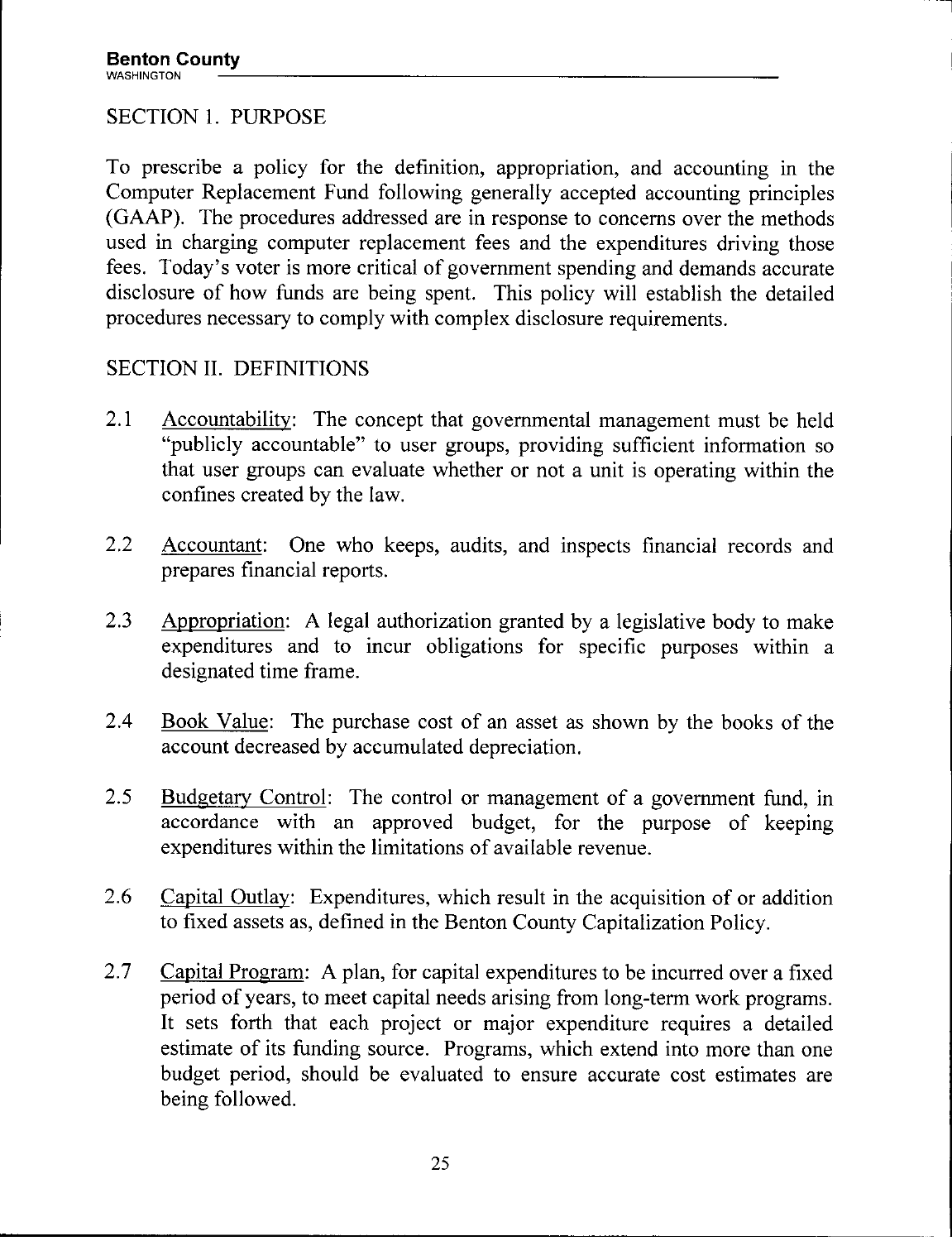- **2.8 Depreciation: The portion of the cost of a fixed asset, which is charged as an expense during a particular period may be based upon estimated useful life.**
- **2.9 Financial Burden: An obligation to finance or provide financial support to a fund or organization.**
- **2.10 Fixed Assets: Assets, which are acquired for use over an extended period of time, such as land and buildings.**
- **2.11 Function: Related activities aimed at accomplishing a major service for which a fund is responsible.**
- **2.12 Fund: A fiscal and accountin enti , which a self-balancin set of accounts for recording cash and other financial resources, established to carry out specific activitiesor attain certain objectives within itslimitations.**
- **2.13 Improvements: Additions to or acquisition of equipment that makes another asset more effective or efficient. These actions must add to the useful lifeof the asset and are bound by the Benton County Capitalization Policy.**
- **2.14 Interfund Transactions: There are four kinds of transactions between funds. All exchanges that involve more than one fund will fall into one of the following categories.**
	- **a. Loans: These include borrowi of cash or assets.**
	- **b. Reimbursements: These are repayments of expenditures, which belonged to another fund.**
	- **c. Residual Equity Transfers: The movement of capital for the purpose of establishing <sup>a</sup> new fund, increasing working capital or subsidizing operations.**
	- **d. Operating Transfers: This transaction is the equivalent of an operating subsidy. Their purpose is to support the normal level of operations in the recipient fund.**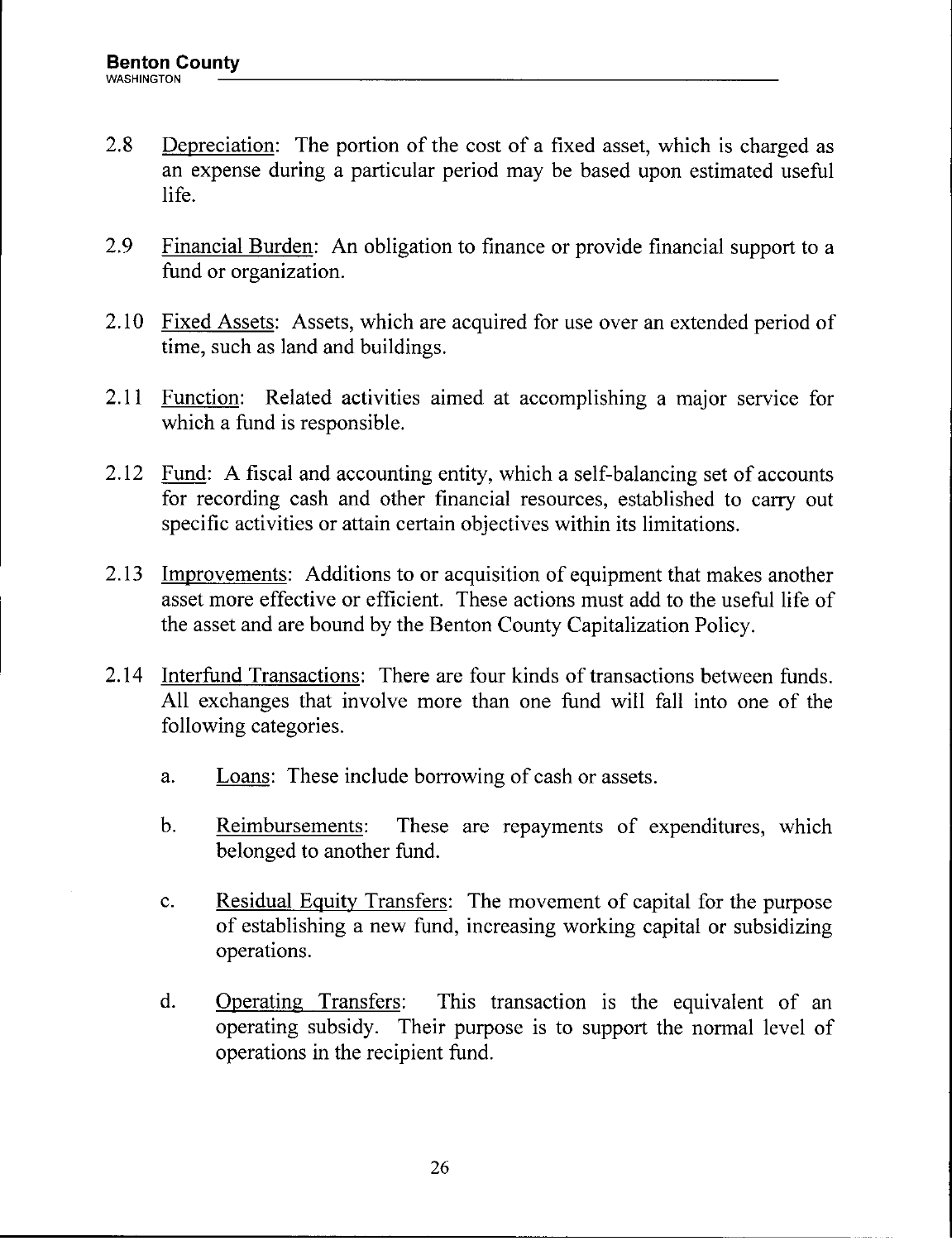- **2.15 Internal Control: The plan of organization and the procedures and records used in approving transactions, safeguarding assets, and providing reliable financial records.**
- **2.16 Inventory: <sup>A</sup> detailed listof quantities and descriptions of property, units of measure, and unit prices.**
- **2.17 Maintenance: The routine upkeep of physical property that is done to ensure reliability.**
- **2.18 Modified Accrual Basis of Accounting: The basis of accounting where revenues are recognized when they become measurable and available, and expenditures are recognized when the related liabilityis incurred.**
- **2.19 Operating Expenses: Those expenses directly related to <sup>a</sup> fund's primary activities.**
- **2.20 Operating Revenues: Those direct revenues, primarily user fees, related to a fund's primary activities.**
- **2.21 Pay As You Go Basis: <sup>A</sup> financial policy where all capital outlays are financed through current revenues rather than by borrowing.**
- **2.22 Perpetual Inventory: <sup>A</sup> system where inventory levels may be obtained directly from records without resorting to an actual physical count.**
- **2.23 Pooled Assets: The grouping together of like assets for the purpose of setting a rate to charge users of the assets.**
- **2.24 Unit Cost: <sup>A</sup> term used to denote the cost of producing <sup>a</sup> unit of product or rendering a unit of service.**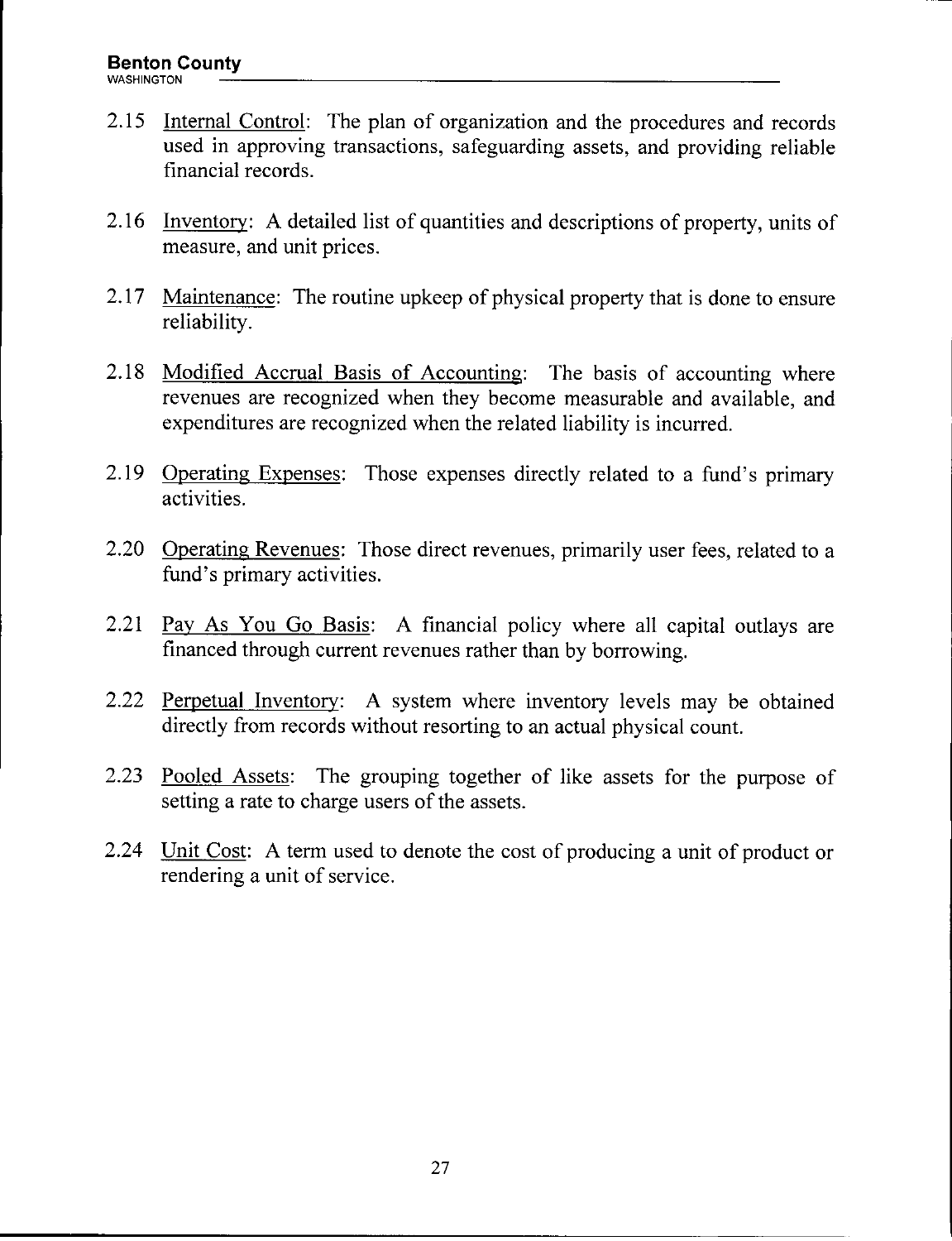# **SECTION III. POLICY**

# **3.1 Applicability**

**This policy applies to the appropriation and expenditure of funds for all computer replacement. This policy will set guidelines from which allparties will be charged <sup>a</sup> replacement fee. It will also set guidelines for the parties responsible for the disbursement of such funds so that they will be consistent and fall within the guidelines set by GAAP.**

**Equipment that may be charged <sup>a</sup> replacement fee is limited to the following:**

- **a. Equipment budgeted in a department's object code 9305 or 9401 and purchased by Central Services through object code 594.180.6401 or 518.400.3507.**
- **b. Equipment purchased by Central Services for Central Services under object code 594.180.6409 or 518.400.3507.**
- **c. Equipment budgeted in object code <sup>9305</sup> or <sup>9401</sup> of the Replacement Fund and purchased by Central Services through object code 594.180.6408 or 518.400.3508.**
- **d. Equipment for which <sup>a</sup> residual equity transfer has been completed under the guidelines set forth in Section 3.5 of this policy.**

**Equipment purchased from other funds (i.e.Current Expense, Election Reserve, and etc.) that the Central Services Manager deems necessary to be included in the replacement charge. Such equipment should be authorized by Resolution.**

**Items that are left in service after they are replaced may be assessed an additional replacement fee and charged to the department.**

# **3.2 Budget**

**The budget appropriation, for replacement of computer equipment, should be based upon an analysis by Central Services identifying the equipment that will qualify for replacement during the biennial budget.**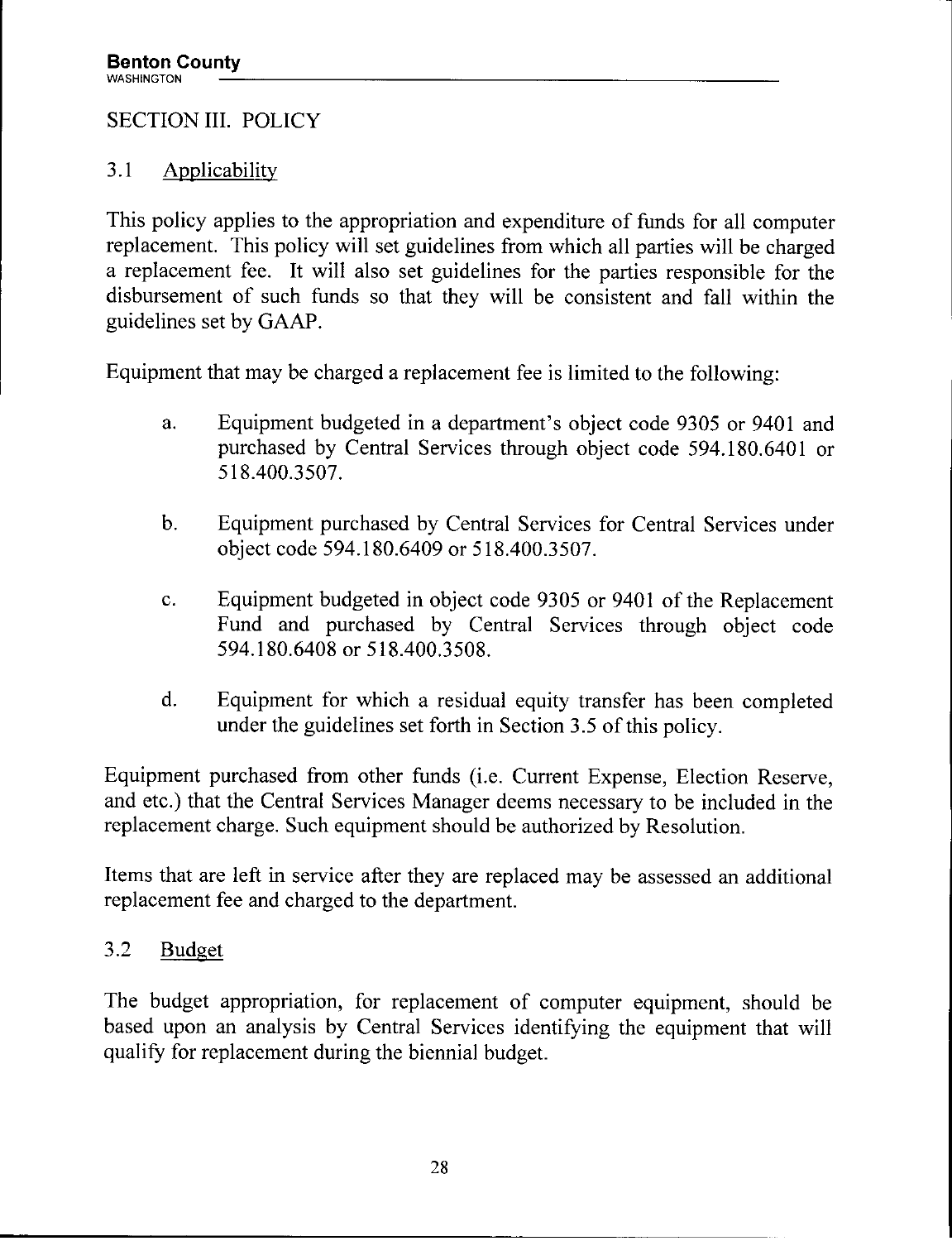#### **3.3 Revenue Billing and Interest Revenue**

**Central Services will maintain the inventory and billing for the Computer Replacement fund. Each department with replacement equipment will be assessed <sup>a</sup> replacement fee which may be equal to the original purchase cost of each item divided by the Useful Life of the equipment. Since Benton County switched from an annual budget to <sup>a</sup> biennial budget, only the firstyear replacement fee is known and the second year replacement fee has to be estimated. The replacement fee may be broken down as follows: The firstyear will be based on actual expenditures from the previous July to June timeframe. For example, purchases made from July 1, <sup>2009</sup> through June 30, <sup>2010</sup> will be used for the <sup>2011</sup> replacement fee. The second year will be estimated with an adjustment being done during the midbiennium review to account for actual expenditures from the previous July to June timeframe. In some cases the original purchase cost may be adjusted by the Central Services Manager to assure that sufficient funds are available in the future to replace the item in question with one of comparable functionality. The expense for this fee will be budgeted in each department's object code 9501. All computer and printer** purchasing activity, done by purchase by Central Services will be routinely **reported to the County Auditor as part of the purchasing process.**

#### **3.4 Inventory Control**

**<sup>A</sup> computer or printer is to remain in service in the department for which it was purchased until it is replaced or suffers an irreparable hardware failure. Central Services will make every reasonable effort to keep equipment in service while itis paying into the Replacement Fund. When an item is replaced, it may be left in service at the discretion of the department manager with the approval of the Central Services Manager. If the item is not left in service, it may be used by Central Services as a utilitydevice, as a temporary substitute for a comparable item that is being repaired, as <sup>a</sup> temporary loaner, or as <sup>a</sup> source for replacement parts. Items that have been replaced and are stillin service in some capacity may not be repaired if they cease to operate. When an item no longer has useful value for any county department, itis to be reported to the Benton County Auditor to be included as property declared surplus.**

# **3.5 Residual Equity Transfer**

**All residual equity transfers must be done by the Benton County Board of Commissioners and reviewed by the County Auditor's Office.**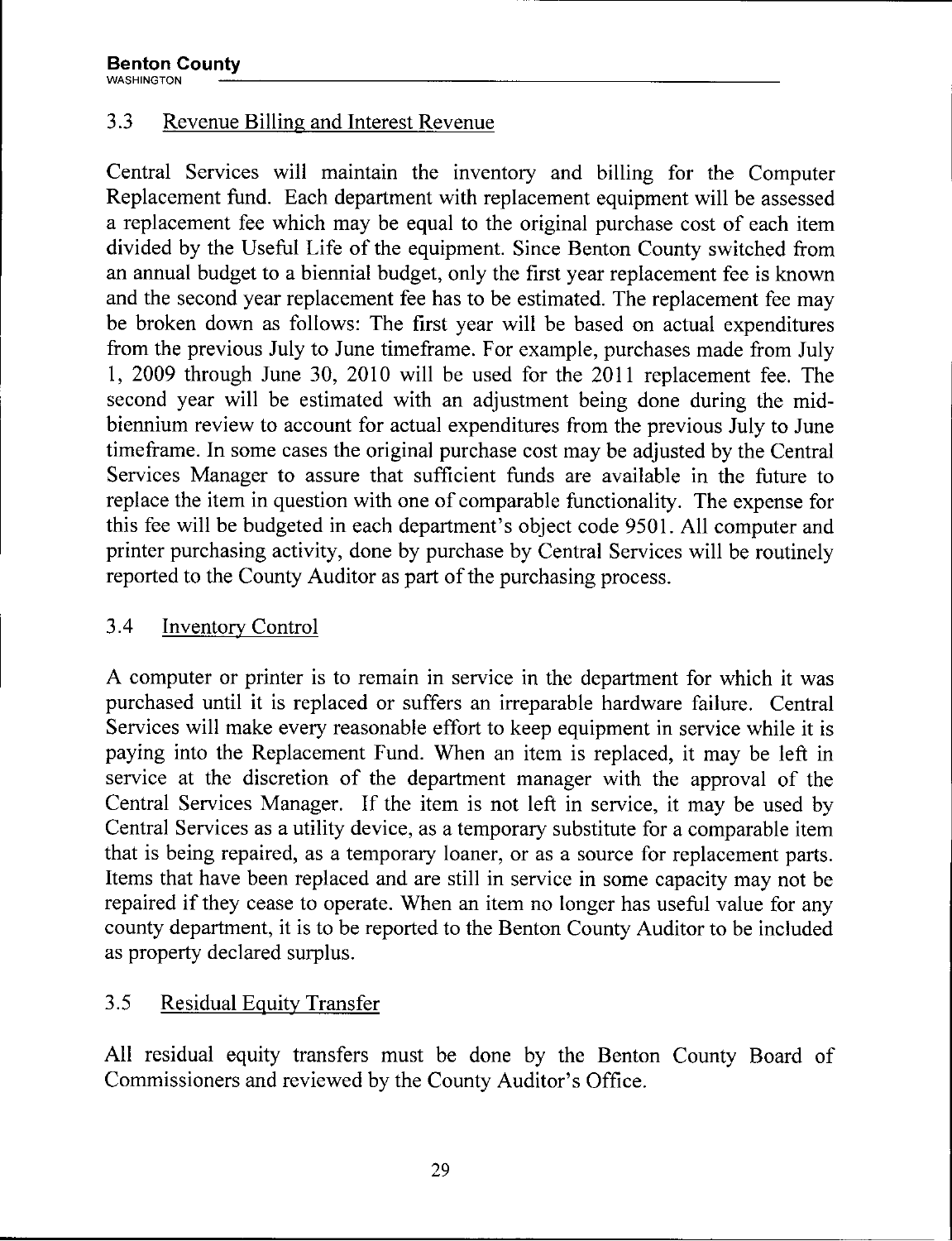#### **3.6 Replacement**

**Only assets that have been part of the replacement-billing program are replaced. Any replacement funds in excess of what is required to replace the item will be applied as a credit to the future replacement fee paid by the department. The Benton County Board of Commissioners must, on <sup>a</sup> case-by-case basis approve all expenditures above the budgeted appropriation.**

#### **3.7 Replacement Upgrade**

**<sup>A</sup> replacement upgrade may be done under one of the following conditions:**

- **a. An item has paid into the fund for the period specified, however a more expensive item is required to meet the same functionality.**
- **b. An item has not paid into the fund for the prescribed period, but must be replaced with a newer item in order to meet requirements of a new or upgraded application.**
- **c. The replacement upgrade is the difference between the funds that have been paid into the Replacement Fund for the item and the amount required for the more expensive or new item. The Benton County Board of Commissioners must approve a replacement upgrade during the budget preparation, mid-biennium review, or supplemental process.**

# **3.8 Capital Versus Maintenance**

**Computer software, maintenance, and training, will not be paid by the replacement fund. These costs have been added to the billing charge associated with fund 0502-101 (Central Services Fund).**

**The only exception to the above-mentioned restriction is when computer equipment is purchased with relevant software already included, for example, operating system, database server, or hardware management utility.**